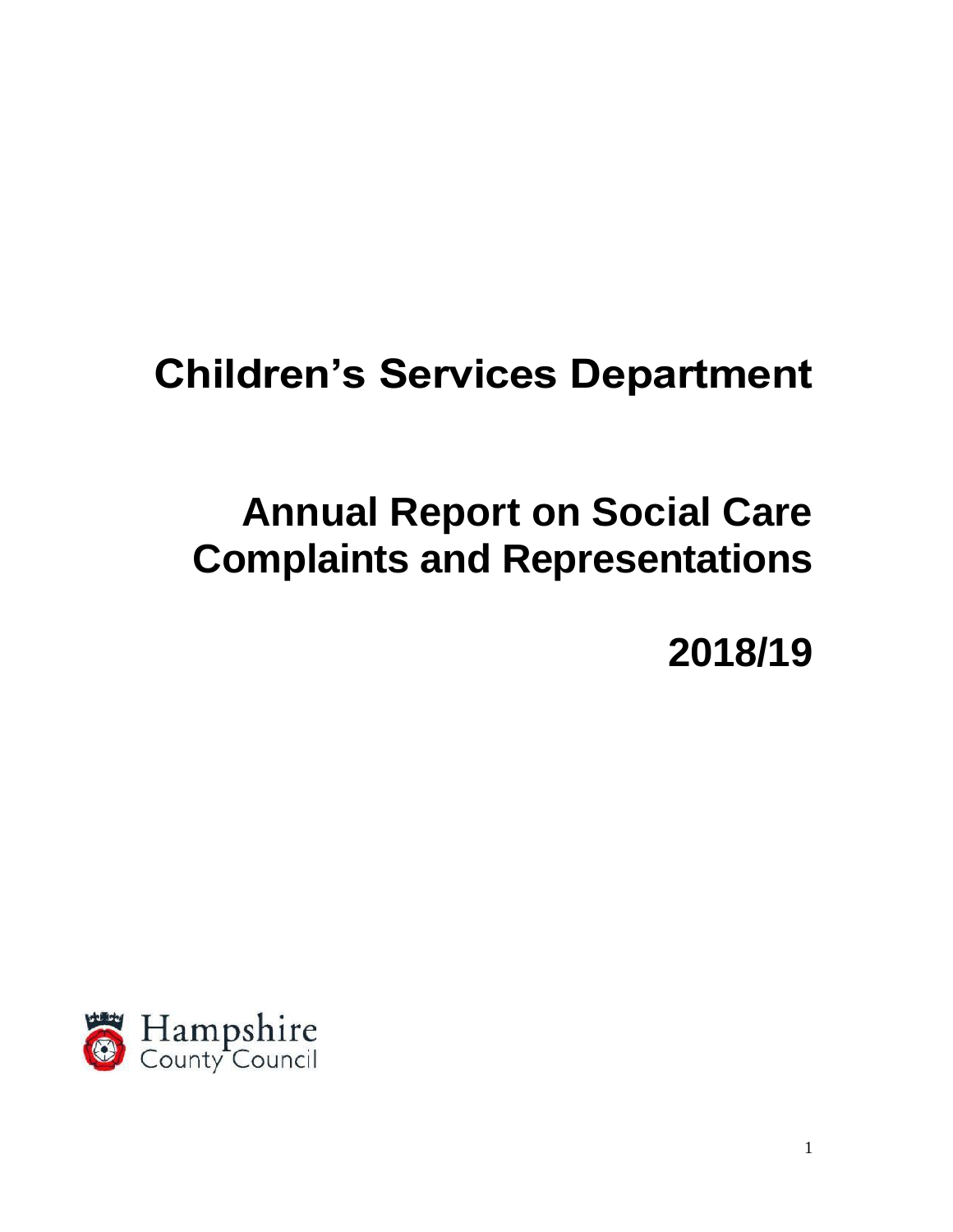# **Executive Summary**

The Annual Report is a public document, providing a mechanism by which the Children's Services Department (the department) can be kept informed about the operation and effectiveness of its complaints procedure and support learning from complaints. This document covers the reporting period 01 April 2018 to 31 March 2019. For the purpose of this report a representation is the initial contact from an individual which is then triaged by the Children's Services Complaints Team. Following the receipt of a representation the team will assign a designation which determines the appropriate process, for example, statutory complaint, corporate (nonstatutory) complaint or case concern. At this point some representations are identified as being appropriately managed by a different process, for example, individual's data protection rights request or Subject Access Requests and they are forwarded to the appropriate team.

The key findings within the report can be summarised as:

- 1. The total number of representations recorded by Children's Services Complaints Team (CSCT) in the reporting period was 991. This represents a 0.9% overall increase from the number received in the previous reporting period.
- 2. The number of statutory complaints show a reduction of 56 (down 15%) on the previous reporting period and the number of corporate complaints received has slightly increased by 13 representations. The number of 'Other' representations has increased (11.4%) on the previous reporting period's number, which includes 'ad-hoc' representations. The type of 'Other' representations are listed in table 1a below.
- 3. 47% (previously 54% in 2017/18) of statutory Stage One complaints were responded to within the upper time limit, but outside of the standard deadline of 10 working days. This is permissible within the guidance, though it is important that the 10 day extension is viewed as an exception rather than standard practice. Twelve statutory complaints were not responded to within the upper time limit of 20 working days.
- 4. The number of case concerns has decreased by 38 representations (20.9%) on the previous reporting period. Case concerns are, in effect, case management issues which have been identified by CSCT. One characteristic of a case concern is that it requires more immediate attention and resolution than is afforded by the 10-day time limit for a formal complaint. Case concerns provide an opportunity to facilitate earlier resolution and therefore negating the need for matters to enter the formal complaint process. This approach is only considered when it is advantageous to the individual and/or in the best interest of the child concerned.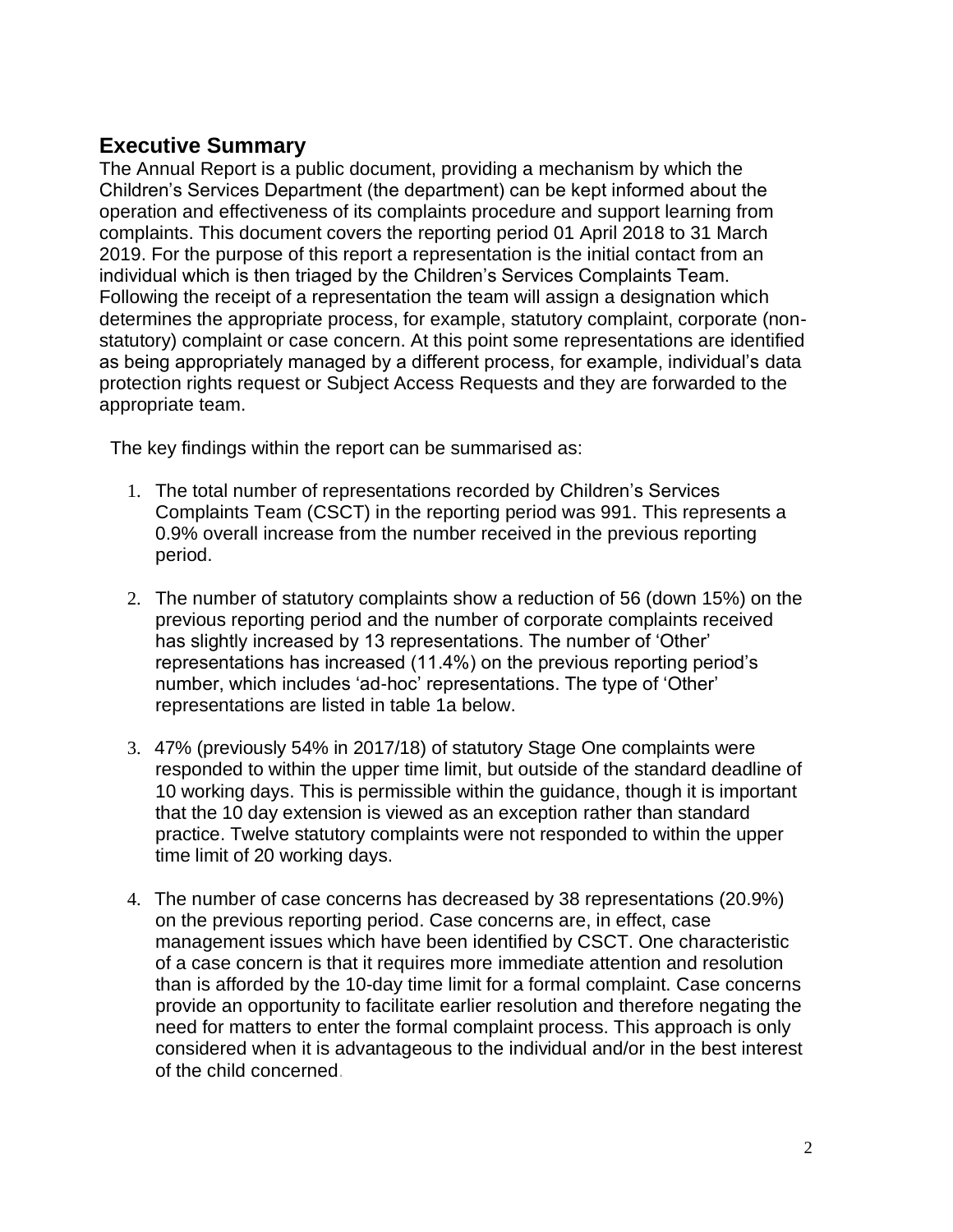- 5. During the reporting period 16 complaints out of the total of 318 statutory complaints progressed to statutory Stage Two investigation. Five of the 16 progressed to Stage Three of the statutory complaints process in the reporting period. Two of these five completed Stage Three during the period with the remaining three carrying over into the next reporting period.
- 6. Resource issues resulted in 11 complaints (where the complainant had indicated a wish to progress their complaint) being unable to be progressed to Stage Two investigation within the reporting period.
- 7. Analysis of the nature of complaints, the social characteristics and the demographic of complainants is routinely carried out. There is no evidence of disproportionate representation of any vulnerable group.

The report also identifies seven recommendations for CSCT or the department to implement or monitor, as appropriate, during the 2019/20 reporting period:

**Recommendation 1 –** At the conclusion of the 'Complaints in the C & F Investigating Officer pilot', review the effectiveness of the process. The pilot was initiated to address the shortfall in external investigating officers and consisted of the identification and training of suitable level managers from Children and Families branch of Children's Services to meet the statutory requirements of the investigation officer's role. The review will enable the identification of strengths and risks of the revised process and inform a decision into future suitability of use.

**Recommendation 2 –** Continue to identify a more appropriate approach to effectively capture learning from complaints whilst minimising the impact on practitioners and their managers. A key factor in the delivery of this recommendation will be the configuration and implementation of the new complaints database.

**Recommendation 3 –** Implement the revised layout and content of the Annual Complaint Report to ensure that pertinent intelligence is captured whilst still complying with the statutory complaint guidance. A key factor in the delivery of this recommendation will be the configuration and implementation of the new complaints database.

**Recommendation 4 –** Develop a coherent department wide approach to what is recorded on ICS when a complaint is made. Liaise with colleagues in the department to assist with this process.

**Recommendation 5** - The independent providers (non-HCC employees) who are engaged to undertake designated roles at Stages Two and Three of the statutory complaint processes also undertake the same role for other Local Authorities so there is a high demand for their services. A review of hourly rates is required to ensure we can compete for scare independent provider resource.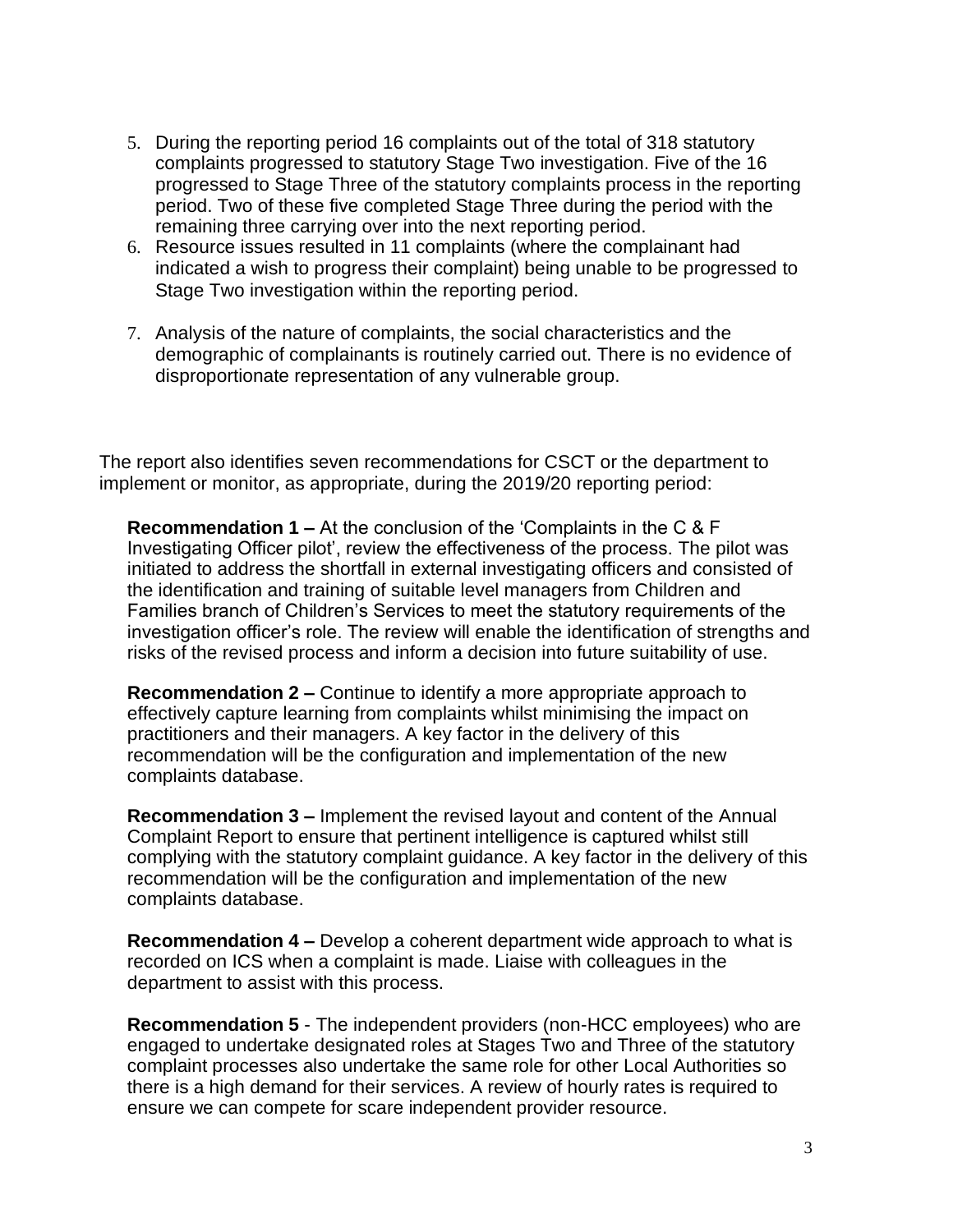**Recommendation 6** – Undertake a review of standard templates to assess whether any amendments or additions could be made to encourage service users to state their desired outcomes when making a representation.

**Recommendation 7 –** Future Annual Complaint reports to have more specific info on service improvements that result from complaints

The full report follows.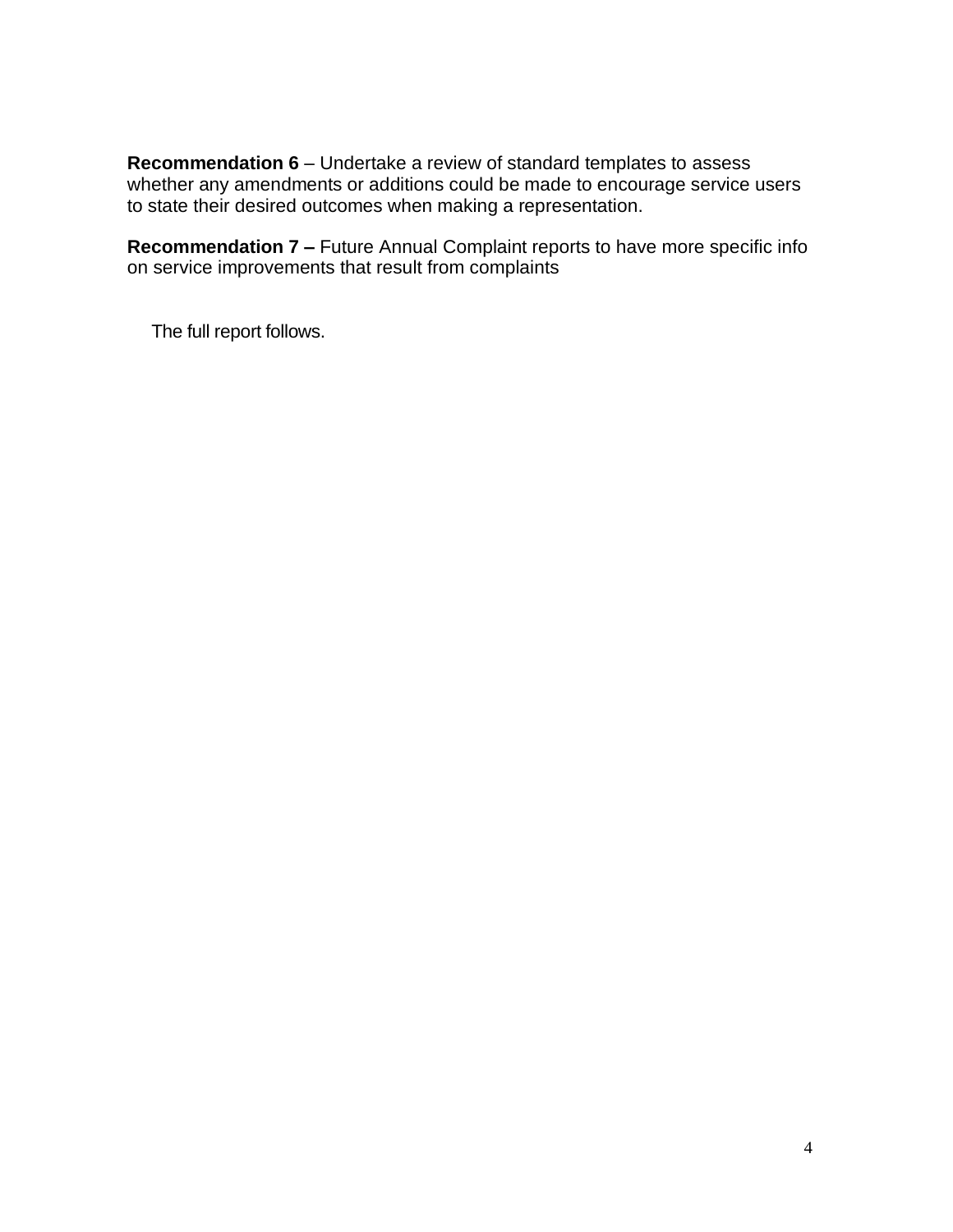# **1. Introduction**

- 1.1 The Children's Act 1989 *Representation Procedure (England) Regulations 2006* requires Children's Services Departments to operate and maintain a complaints procedure for social care complaints from children, young people or their representatives.
- 1.2 The statutory guidance, *Getting the Best from Complaints, DfES 2006* outlines the required procedures, which the Complaints Manager has responsibility for overseeing. The Annual Report is a public document, providing a mechanism by which the department can be kept informed about the operation and effectiveness of its complaints procedure and support learning from complaints.
- 1.3 To provide an overall picture of Children's Services complaints, some information about non statutory complaints has been included in the report.

# **2. The procedure**

- 2.1 Social care (statutory) complaints from or relating to children and young people are managed through the three-stage statutory process. These complaints relate exclusively to the Children and Families branch of the Children's Services Department (the department). Non-social care (nonstatutory) complaints are responded to under the three-stage corporate complaint process. These complaints tend to be predominantly about the Education and Inclusion branch of the department and include complaints about key services such as Special Educational Needs (SEN). The Access, Performance and Business Development branch and Children and Families branch also generate complaints that require managing under the nonstatutory complaint process such as complaints about school admission and the complaint process itself. The non-statutory complaint process is used when a complaint is focused on policy and process i.e. compliance with policy, rather than direct intervention with children and their families.
- 2.2 In addition to the above, a third complaint process is involved when responding to complaints that are specifically about the process, outcome or decision of Child Protection Conferences. The Children's Services Complaint Team (CSCT) has a specific role at Stage Two of the Hampshire Safeguarding Children's Partnership (HSCP) complaints process.
- 2.3 Complaints about schools are managed through each individual school's complaint process. CSCT will advise on the general principles and processes if contacted by parents, carers, schools or governors and, on occasions, young people. As in previous reporting periods the number of contacts relating to school complaints continues to decline.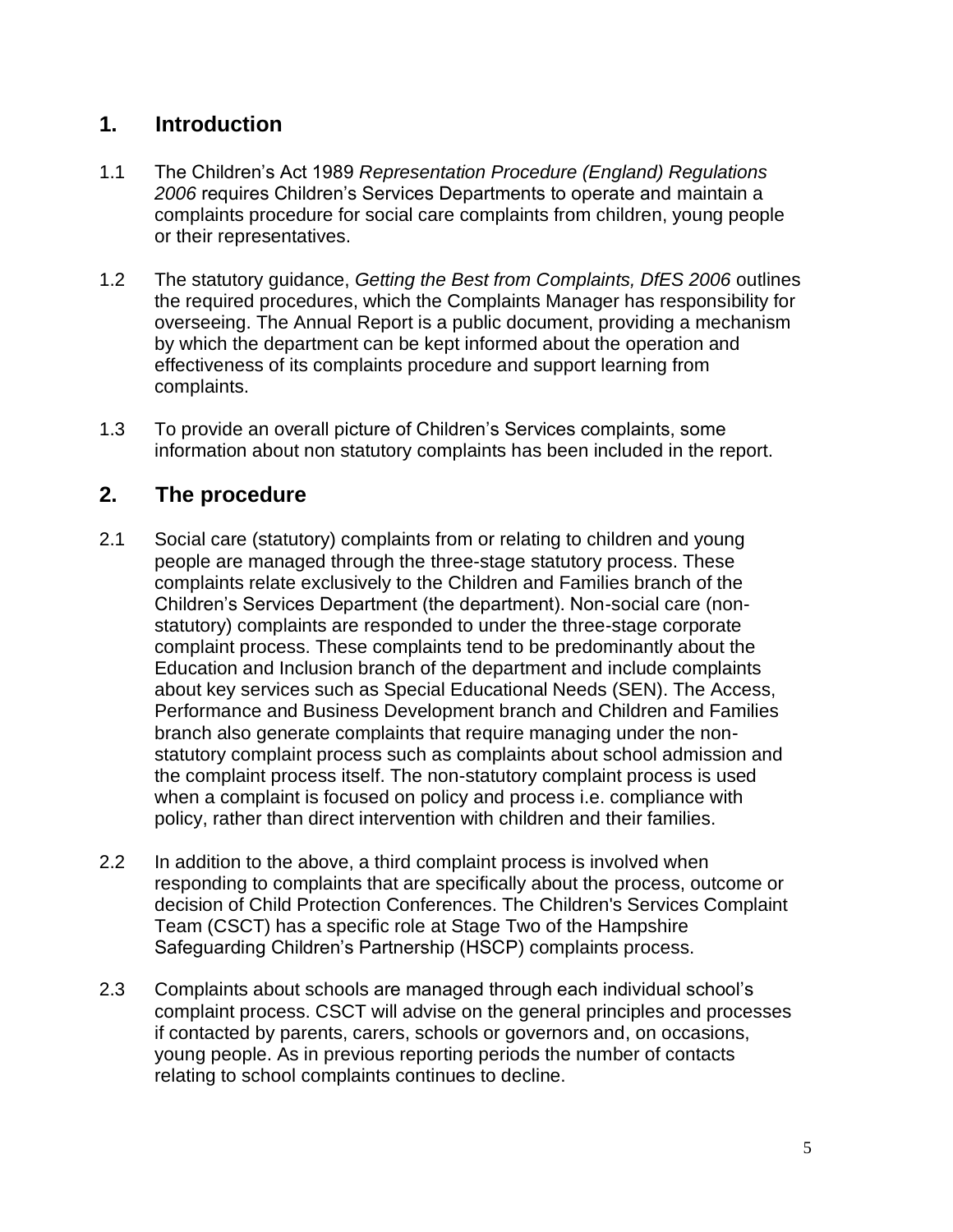# **3. Publicity and information**

3.1 The complaints pages on Hantsweb are now the primary source of information, providing a comprehensive guide to making a complaint, comment or compliment about the Department that falls within the statutory complaint process. Some copies of the complaint leaflet remain available (where stocks last). The decision was made during this reporting period not to re-print. Likewise, it has been identified over time that children and young people more often choose to make complaints in writing (usually via email and with or without the support of a trusted adult) rather than use the 'Making a Complaint' leaflet/form. During this reporting period it was decided that the leaflet would not be re-printed. A secondary benefit of this decision is that there has been a marked reduction of adults erroneously using the young people complaint leaflet to make a complaint. Children's services staff are still expected, during visits to children and their families, to make them aware of the formal complaint process and how to access it. Children and young people can also access the formal complaint process via the designated advocacy service or any other recognised advocacy service as well as with the assistance of family and friends.

During the reporting period an advocacy service was provided on a contractual basis to the department by Speakeasy advocacy. This service was not accessed by any of the young people to assist them in making a complaint during the reporting period.

# **4. Data and analysis**

# 4.1 **Children's Services Complaints 1 April 2018 – March 2019**

During the reporting period development work was initiated to review and change the way compliance representations (complaints, SAR, FOI, and data breaches and GDPR rights requests) would be recorded. This wasn't progressed and further development was suspended pending a major decision relating to Council servers that directly impacted on the complaints database.

Data specifically relating to Hampshire County Council is separated from other data and extracted for reporting and analysis. Complaint records are held in compliance with the General Data Protection Regulations and the Data Protection Act 2018.

# 4.2 **Representations**

Table 1a below shows the totals for all representations received by or reported to CSCT in the reporting period. Definitions for each are shown in Appendix 1.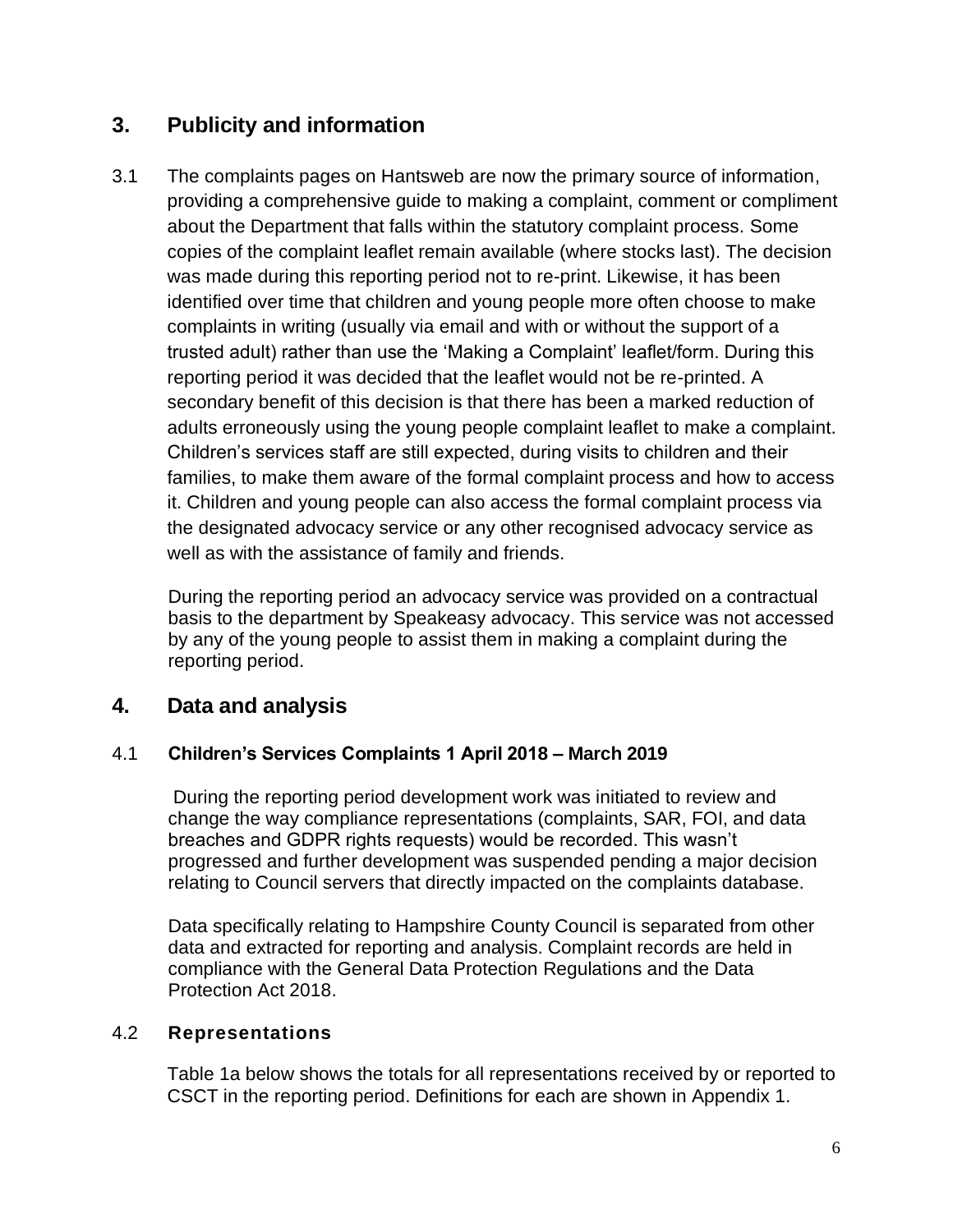#### **Table 1a: Representations Received**

|                                                | <b>Financial Year</b> |                |                |
|------------------------------------------------|-----------------------|----------------|----------------|
| <b>Type of representation</b>                  | 2018/19               | 2017/18        | 2016/17        |
| <b>Statutory</b>                               |                       |                |                |
| Complaint                                      | 124                   | 131            | 173            |
| Pre-complaint (to Statutory Stage 1 Complaint) | $\overline{13}$       | 16             | 8              |
| Joint complaint                                | 1                     | 0              | $\Omega$       |
| Stat complaint (inc RtR)                       | 1                     | $\Omega$       | $\Omega$       |
| Case concern                                   | 144                   | 182            | 139            |
| Area initiated complaint                       | 8                     | 12             | 18             |
| Refused                                        | 27                    | 33             | 60             |
| <b>Total statutory representations</b>         | 318                   | 374            | 398            |
| <b>Non-Statutory</b>                           |                       |                |                |
| Complaint                                      | 100                   | 88             | 80             |
| Pre-complaint (to Corporate Stage 2 Complaint) | 3                     | $\overline{2}$ | 3              |
| Non-Stat complaint (inc RtR)                   | 1                     | 0              | $\Omega$       |
| Case concern                                   | 1                     | 0              | $\overline{0}$ |
| Area initiated complaint                       | 5                     | $\overline{7}$ | 12             |
| Refused                                        | 19                    | 19             | 14             |
| <b>Total non-statutory representations</b>     | 129                   | 116            | 109            |
| <b>Other</b>                                   |                       |                |                |
| Pre-complaint                                  | 95                    | 76             | 85             |
| Professional to Professional Complaint         | 19                    | $\overline{7}$ | 21             |
| <b>HSCP</b>                                    | 3                     | 1              | 3              |
| <b>LGSCO</b>                                   | 19                    | 16             | 26             |
| Miscellaneous                                  | 25                    | 6              | 25             |
| Compliment                                     | 3                     | 6              | 4              |
| HantsDirect handoff                            | 0                     | 1              | 3              |
| Data Breach, FOI or SAR                        | 13                    | $\mathbf 0$    | $\overline{0}$ |
| Informal complaints                            | 0                     | $\mathbf 0$    | $\mathbf 0$    |
| Request for info                               | $\Omega$              | $\Omega$       | $\mathbf 0$    |
| Ad Hoc                                         | 348                   | 379            | 200            |
| <b>Total other representations</b>             | 548                   | 492            | 367            |
| <b>Total representations</b>                   | 991                   | 982            | 874            |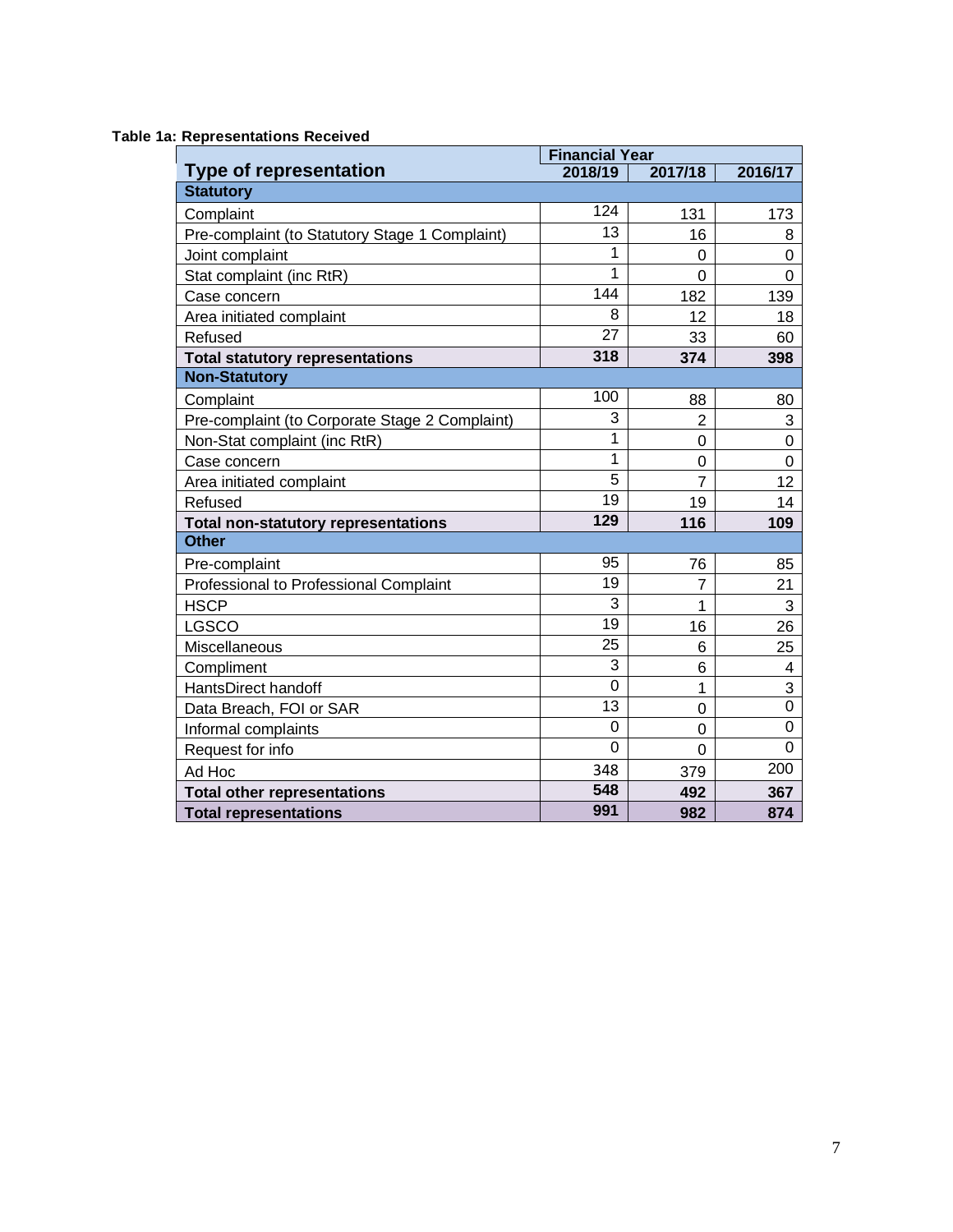#### **4.3 Number of complaints**

- 4.3.1 The total number of representations recorded by CSCT in the reporting period was 991. This represents a 0.9% overall increase from the number received in the previous reporting period.
- 4.3.2 The number of statutory representations show a reduction of 56 (down 15%) on the previous reporting period. The number of corporate complaints received increased by 13 (up 11.2%). The number of 'Other' representations has increased by 56 (up 11.4%) on the previous reporting period's number.
- 4.3.3 The number of case concerns has decreased by 38 representations (20.9%) on the previous reporting period. Case concerns are, in effect, case management issues which have been identified by CSCT. One characteristic of a case concern is that it requires more immediate attention and resolution than is afforded by the 10-day time limit for a formal complaint. Case concerns provide an opportunity to facilitate earlier resolution and therefore negating the need for matters to enter the formal complaint process. This approach is only considered when it is advantageous to the individual and/or in the best interest of the child concerned.
- 4.3.4 Children's social care services continue to register low numbers of direct customer compliments. As in previous years one of the reasons for this could be the large number of interventions which are unsought and often unwelcome by families. In addition, many compliments are delivered verbally and often not captured. Compliments are useful to identify areas which are valued by service users. The number of compliments recorded by CSCT in 2018/19 was three, a decrease of 50% from the previous reporting period.
- 4.3.5 There has been further reduction in the number of 'statutory' refusals (18.1%) as demonstrated in Table 1b below. Most refusals are still due to the individual not having Parental Responsibility. The number of 'non-statutory' refusals has remained constant follow the significant reduction in 2016/17. Statutory and non-statutory refusals are the designation given to representations that, if they had not been refused, would have followed the relevant statutory or nonstatutory process.

|                                      |         | <b>Financial Year</b> |         |  |  |  |
|--------------------------------------|---------|-----------------------|---------|--|--|--|
| <b>Refusal reason</b>                | 2018/19 | 2017/18               | 2016/17 |  |  |  |
| <b>Statutory</b>                     |         |                       |         |  |  |  |
| <b>Court Proceedings</b>             | 5       | 6                     |         |  |  |  |
| No PR                                | 14      | 22                    | 33      |  |  |  |
| Not in Best Interest/Age of Child/YP |         |                       |         |  |  |  |
| Out of Time                          | 3       | 3                     |         |  |  |  |
| <b>Outside of Remit</b>              | 5       |                       |         |  |  |  |

**Table 1b: Breakdown of representations subsequently refused (subset of Table 1a)**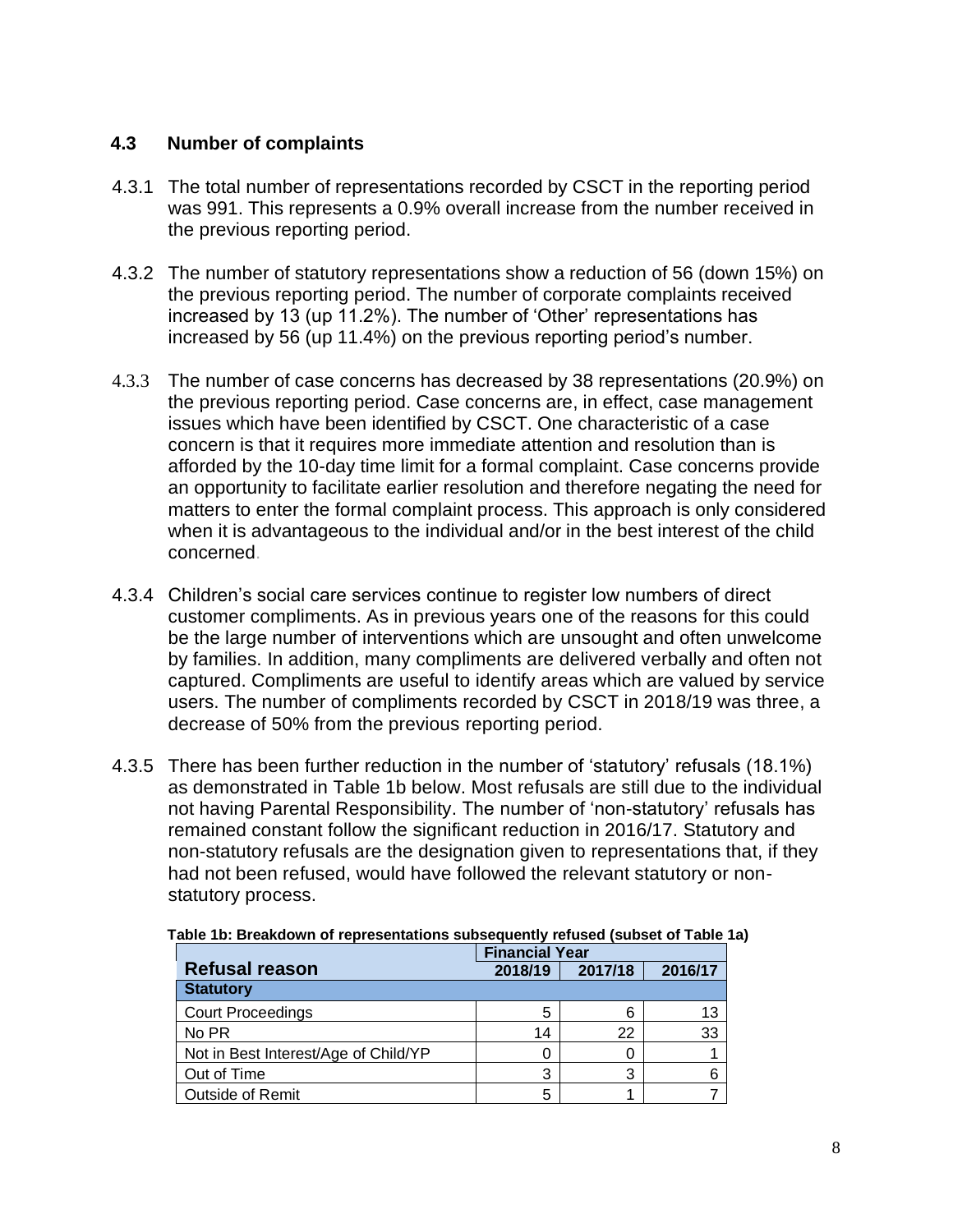| <b>Repeat Complaint</b>              |    |    |    |
|--------------------------------------|----|----|----|
| <b>Total statutory refusals</b>      | 27 | 33 | 60 |
| <b>Non-Statutory</b>                 |    |    |    |
| No PR                                | 3  |    | 3  |
| Not in Best Interest/Age of Child/YP |    |    | າ  |
| Out of Time                          |    |    |    |
| <b>Outside of Remit</b>              | 9  | 14 |    |
| <b>Repeat Complaint</b>              |    |    | っ  |
| <b>Tribunal/Court Proceedings</b>    |    | 5  | 14 |
| <b>Total non statutory refusals</b>  | 19 | 19 |    |

# **4.4 Timescale compliance**

Table 2 below shows the total number of complaints responded to / progressed within the reporting period.

**Table 2: Number of Complaints Responded to / Progressed within Reporting Period (all complaints received in 2018/19 or completed in 2018/19)**

|                             |                                       | <b>Financial Year</b> |           |                |           |                |           |
|-----------------------------|---------------------------------------|-----------------------|-----------|----------------|-----------|----------------|-----------|
|                             | <b>Stage</b>                          |                       | 2018-2019 |                | 2017-2018 |                | 2016-2017 |
|                             | Stage 1                               |                       |           |                |           |                |           |
|                             | Total number of complaints            | 146                   |           | 142            |           | 182            |           |
|                             | - in 10 working days                  | 65                    | (45%)     | 61             | (43%)     | 75             | (41%)     |
|                             | - in between 10 and 20 working days   | 69                    | (47%)     | 77             | (54%)     | 95             | (52%)     |
|                             | - in over 20 working days             | 12                    | (8%)      | $\overline{4}$ | (3%)      | 12             | (7%)      |
|                             | - average time to complete (days)     | 13.9                  |           | 12.0           |           | 12.5           |           |
| <b>Statutory complaints</b> | Stage 2                               |                       |           |                |           |                |           |
|                             | Total number of complaints (received) | 16                    |           | 3              |           | 3              |           |
|                             | - in 25 working days                  | 0                     | (0%)      | 0              | (0%)      | 0              | (0%)      |
|                             | - in between 25 and 65 working days   | $\overline{2}$        | (12%)     | 0              | $(0\%)$   | 1              | (33%)     |
|                             | - in over 65 working days             | 3                     | (19%)     | 3              | $(100\%)$ | $\overline{2}$ | (67%)     |
|                             | - Received but not progressed         | 11                    | (69%)     |                |           |                |           |
|                             | - average time to complete (days)     | 152.7                 |           | 180            |           | 161            |           |
|                             | Stage 3                               |                       |           |                |           |                |           |
|                             | Total number of complaints            | $\overline{2}$        |           |                |           | 0              |           |
|                             | - in under 50 working days            | $\mathbf 0$           | $(0\%)$   | 0              | (0%)      | 0              | $(\cdot)$ |
|                             | - in 50 working days                  | 0                     | (0%       | 0              | (0%)      | 0              | $(-)$     |
|                             | - in over 50 working days             | $\overline{2}$        | $(100\%)$ | 1              | $(100\%)$ | 0              | $(-)$     |
|                             | - average time to complete (days)     | 76.5                  |           | 53.0           |           | 0.0            |           |
|                             | Stage 2                               |                       |           |                |           |                |           |
|                             | Total number of complaints            | 85                    |           | 2684           |           | 79             |           |
|                             | - in 10 working days                  | 26                    | (31%)     | 5044           | (52%)     | 19             | (24%)     |
|                             | - in between 10 and 20 working days   | 50                    | (59%      | 932            | (38%)     | 42             | (53%)     |
|                             | - in over 20 working days             | 9                     | (10%)     | 8              | (10%)     | 18             | (23%)     |
| Non-statutory               | - average time to complete (days)     | 13.6                  |           | 12.0           |           | 16.0           |           |
|                             | Stage 3                               |                       |           |                |           |                |           |
|                             | Total number of complaints            | 15                    |           | 3              |           | 6              |           |
|                             | - in 20 working days                  | $\overline{7}$        | (47%)     | $\mathbf 0$    | (0%)      | 0              | $(0\%)$   |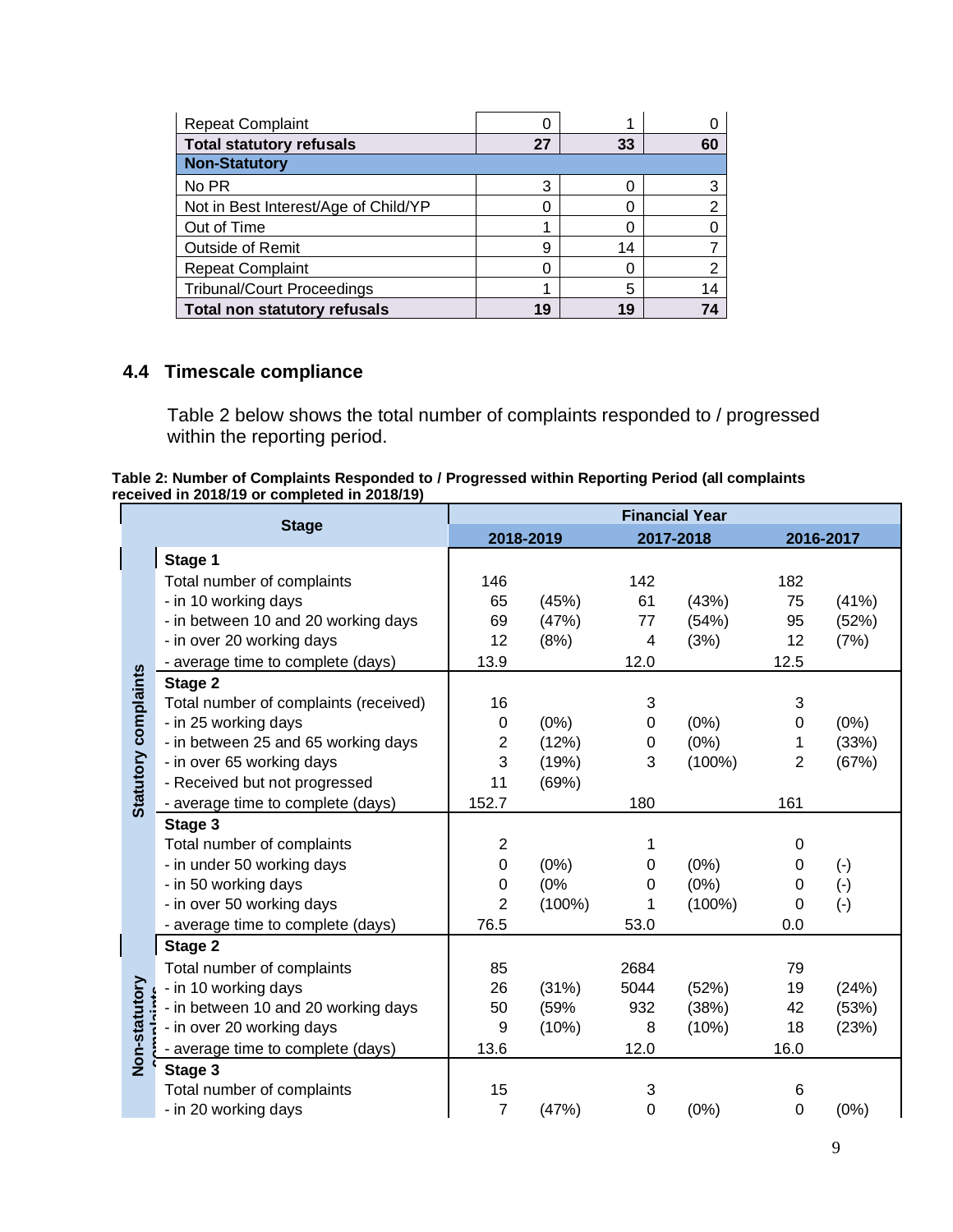| - in over 20 working days         |      | (53%) |      | $'100\%$ |      | $'100\%$ |
|-----------------------------------|------|-------|------|----------|------|----------|
| - average time to complete (days) | 29.5 |       | 25.3 |          | 36.C |          |

\*Percentage calculated to zero decimal places

- 4.4.1 Table 2 also shows the total of statutory and non-statutory complaints received, excluding area-initiated, refused complaints and any representations that did not fall into either the statutory or non-statutory categories.
- 4.4.2 Teams can respond directly to complaints received without involving CSCT. No data is collected in respect of these complaints and therefore a number of complaints across Children's Services are received and responded to but are not included in the data used for this report. This means that the number of complaints received by Children's Services is likely to be underreported, based on knowledge acquired through interactions with service users and their families.
- 4.4.3 Stage One of the corporate procedures (followed for non-social care complaints) is not directly comparable with the statutory complaint process. Stage Two of the corporate process is a more accurate alignment to Stage One of the statutory process. Please see Appendix 2 for an explanation of the social care and corporate complaints procedures.
- 4.4.4 All Stage Two and Three statutory complaints are managed by CSCT. This is also true of the majority of Stage Two complaints in relation to the non-statutory process. CSCT work closely with the Corporate Information Compliance Team on complaints that reach Stage Three of the corporate process. CSCT also manage all complaints referred to the Council by the Local Government and Social Care Ombudsman (LGSCO). As can be seen in Table 2 above, during the reporting period, 92% (compared with 97% in 2017/18) of statutory Stage One complaints were responded to within the statutory timescales (10 working days with a possible extension to 20 working days).
- 4.4.5 47% (previously 54% in 2017/18) of statutory Stage One complaints were responded to within the upper time limit, but outside of the standard deadline of 10 working days. This is permissible within the guidance, though it is important that the 10 day extension is viewed as an exception rather than standard practice. Twelve statutory complaints were not responded to within the upper time limit of 20 working days. This was due to competing priorities the individual service areas. Timescale compliance remains one indication of the high degree of collaborative working between locality teams and CSCT with regard to both statutory and nonstatutory complaints. The quality of responses produced by the manager (District Manager or equivalent) at the initial stages of the process is a significant contributory factor in the positive resolution of complaints. However, timescale compliance remains an area of concern in respect of both statutory and corporate complaint processes.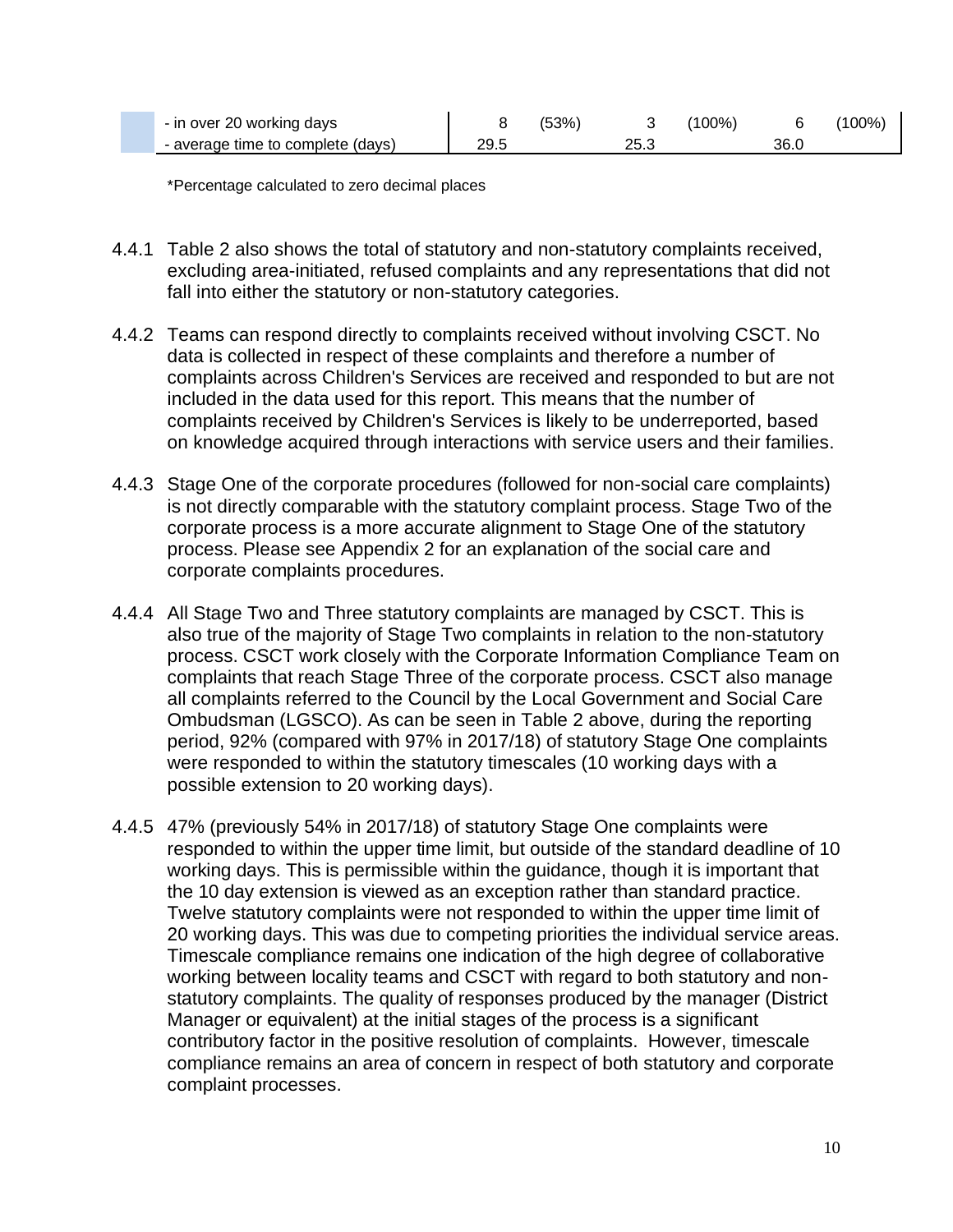- 4.4.6 During the reporting period 16 complaints out of the total of 318 statutory complaints progressed to statutory Stage Two investigation. Five of the 16 progressed to Stage Three of the statutory complaints process in the reporting period. Two of these five completed Stage Three during the period with the remaining three carrying over into the next reporting period.
- 4.4.7 Resource issues resulted in 11 complaints (where the complainant had indicated a wish to progress their complaint) were unable to be progressed to Stage Two investigation within the reporting period.

#### **Table 3a: Method Used to Make Complaints - how received Method 2018-2019 2017-2018 2016-2017** E-mail 166 54% 159 (52%\*) 193 (52%) Letter 38 12% 37 (12%) 62 (17%) Complaint Form 7 2% 14 (4%) 26 (7%) E-Form 94 31% 77 (25%) 45 (12%) Telephone 3 1% 18 (6%) 39 (11%) In Person 0 0% 0 (0%) 1 (0%) Via LGSCO 0 0% 2 (1%) 1 (0%) Text Message  $\begin{array}{cccc} 0 & 0\% & 0 & 0 \end{array}$  0 (0%) 0 (0%) YP Complaint Form  $\begin{vmatrix} 0 & 0 & 0 \\ 0 & 0 & 1 \\ 0 & 0 & 1 \end{vmatrix}$  (0%) | 1 (0%) **Total 308 100% 308 (100%) 368 (100%)**

# **4.5 How complaints are made and who makes them**

\*Percentage calculated to zero decimal places

- 4.5.1 Table 3a above shows the method used to make the complaint received by CSCT directly or via recognised complaint 'routes' such as Hantsdirect. The use of hard copy complaints forms continues to decline and now represents approximately 2% of total complaints received. Email remains the most popular method for making a complaint, with e-form being the third most popular method after communication by letter.
- 4.5.2 Table 3b below provides a breakdown of the methods used by young people to make complaints, with email remaining one of the most common methods for young people to make their complaints.

|                       | <b>Financial Year</b> |                 |                 |  |  |  |  |
|-----------------------|-----------------------|-----------------|-----------------|--|--|--|--|
| <b>Method</b>         | 2018-2019             | 2017-2018       | 2016-2017       |  |  |  |  |
| E-mail                |                       | (1%*)<br>3      | (1%)            |  |  |  |  |
| Letter                |                       | (1%)<br>3       | $^{\prime}$ 1%) |  |  |  |  |
| <b>Complaint Form</b> |                       | (1%)<br>⌒       | (0%             |  |  |  |  |
| E-Form                |                       | (1%)            | (0%)            |  |  |  |  |
| Telephone             |                       | $^{\prime}$ 1%) | (0%             |  |  |  |  |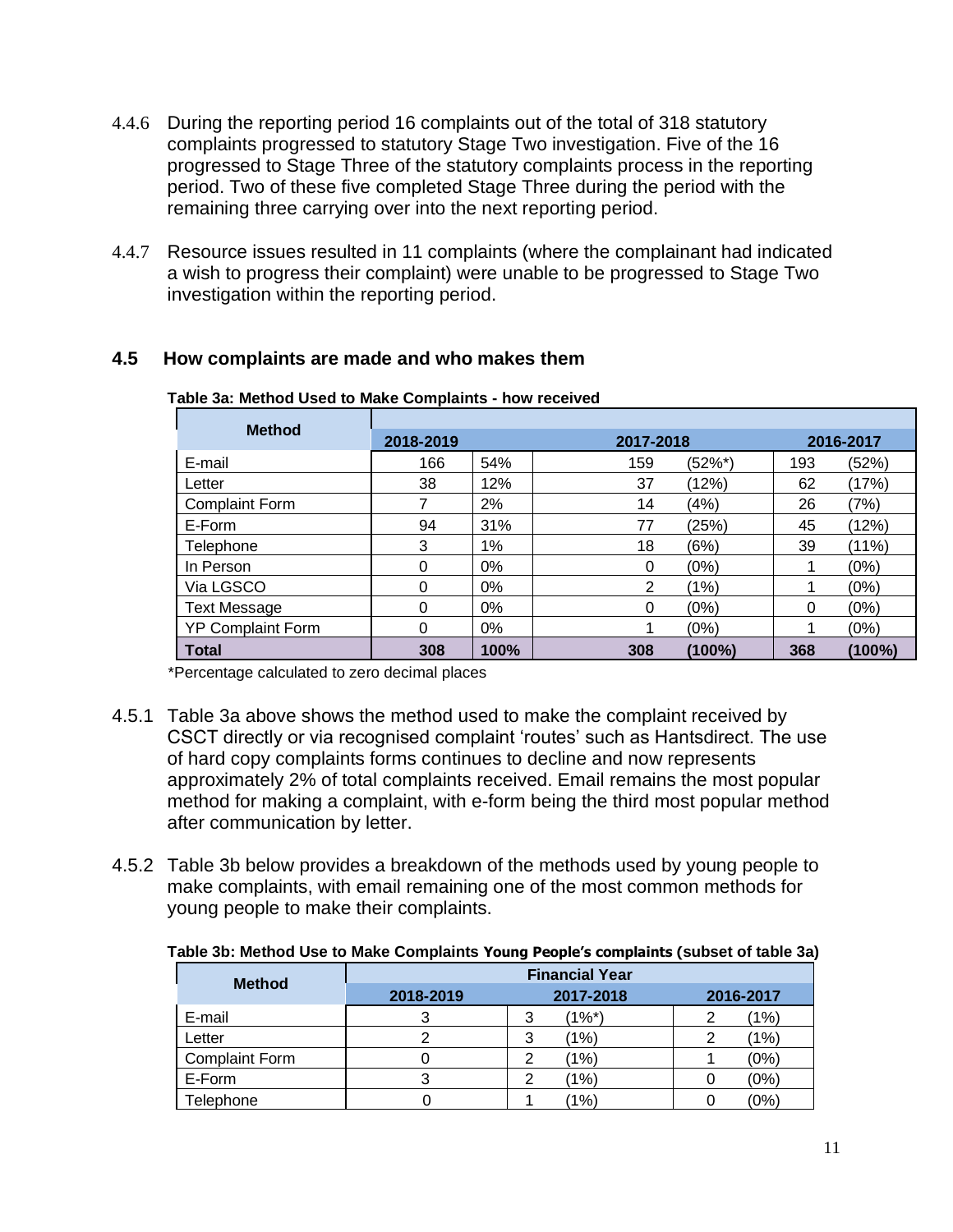| YP Complaint Form |  | $(0\%)$ | $10\%$ |
|-------------------|--|---------|--------|
| <b>Total</b>      |  | (5%)    | 1%     |

\*Percentage calculated to zero decimal places

- 4.5.3 Electronic submission of complaints includes those received via HantsDirect and those made directly by complainants accessing the complaints webpages. Complaints received electronically via HantsDirect can require further communication with the complainant to obtain necessary details. When HantsDirect take a complaint over the phone it is recorded by the agent on an electronic form before being sent to CSCT. This method is designated as 'telephone' in the tables above to distinguish it from other methods.
- 4.5.4 Complainants who make initial contact by phone are encouraged to put their complaint in writing. Care is exercised to ensure that individual complainants are able to do this. Where a specific need is identified (literacy levels, disability etc.), a member of CSCT will take details over the phone and then send this to the complainant for confirmation before initiating the complaint process. Occasionally where a clear need is identified, CSCT will meet with a complainant to take their complaint verbally. In circumstances where complainants are unwilling to put their complaint in writing they are given the option of calling HantsDirect.

| <b>Received from</b>                   | <b>Financial Year</b> |       |                |           |     |           |
|----------------------------------------|-----------------------|-------|----------------|-----------|-----|-----------|
|                                        | 2018-2019             |       |                | 2017-2018 |     | 2016-2017 |
| Parent/Adopter                         |                       |       |                |           |     |           |
| Parent                                 | 240                   | (78%) | 226            | (73%)     | 276 | (75%)     |
| Adopter                                | 0                     | (0%)  | 0              | (0%)      | 0   | (0%)      |
| Ex-Partner                             | 0                     | (0%)  | 0              | (0%)      | 0   | (0%)      |
| Partner                                | $\overline{2}$        | (1%)  | $\overline{2}$ | (1%)      | 4   | (1%)      |
| Step-Parent                            | 5                     | (2%)  | 4              | (1%)      | 8   | (2%)      |
| <b>Total Parent/Adopter</b>            | 247                   | (81%) | 232            | (75%)     | 288 | (78%)     |
| <b>Non-Parent Relative</b>             |                       |       |                |           |     |           |
| Grandparent                            | 18                    | (6%)  | 27             | (9%)      | 40  | (11%)     |
| Sibling                                | 0                     | (0%)  | $\overline{2}$ | (1%)      | 2   | (1%)      |
| <b>Other Relative</b>                  | 8                     | (3%)  | 10             | (3%)      | 8   | (2%)      |
| <b>Total Non-Parent Relative</b>       | 26                    | (9%)  | 39             | (13%)     | 50  | (14%)     |
| <b>Foster Carer/Prospective Foster</b> |                       |       |                |           |     |           |
| Carer                                  |                       |       |                |           |     |           |
| <b>Foster Carer</b>                    | 5                     | (2%)  | 12             | (3%)      | 8   | (2%)      |
| Private Foster Carer                   | $\mathbf 0$           | (0%)  | 0              | (0%)      | 0   | (0%)      |
| Prospective Adopter/Foster Carer       | 6                     | (2%)  | 1              | (0%)      | 1   | (0%)      |
| Prospective Foster Carer               | $\mathbf 0$           | (0%)  | 0              | (0%)      | 0   | (0%)      |
| <b>Total Foster Carer/ Prospective</b> |                       |       |                |           |     |           |
| <b>Foster Carer</b>                    | 11                    | (4%)  | 13             | (4%)      | 9   | (2%)      |
| Service user                           |                       |       |                |           |     |           |
| Service user (adult)                   | 0                     | (0%)  | 1              | (0%)      | 3   | (1%)      |
| Service user (young person)            | 8                     | (3%)  | 12             | (5%)      | 5   | (1%)      |

#### **Table 4a: Who makes complaints - received from**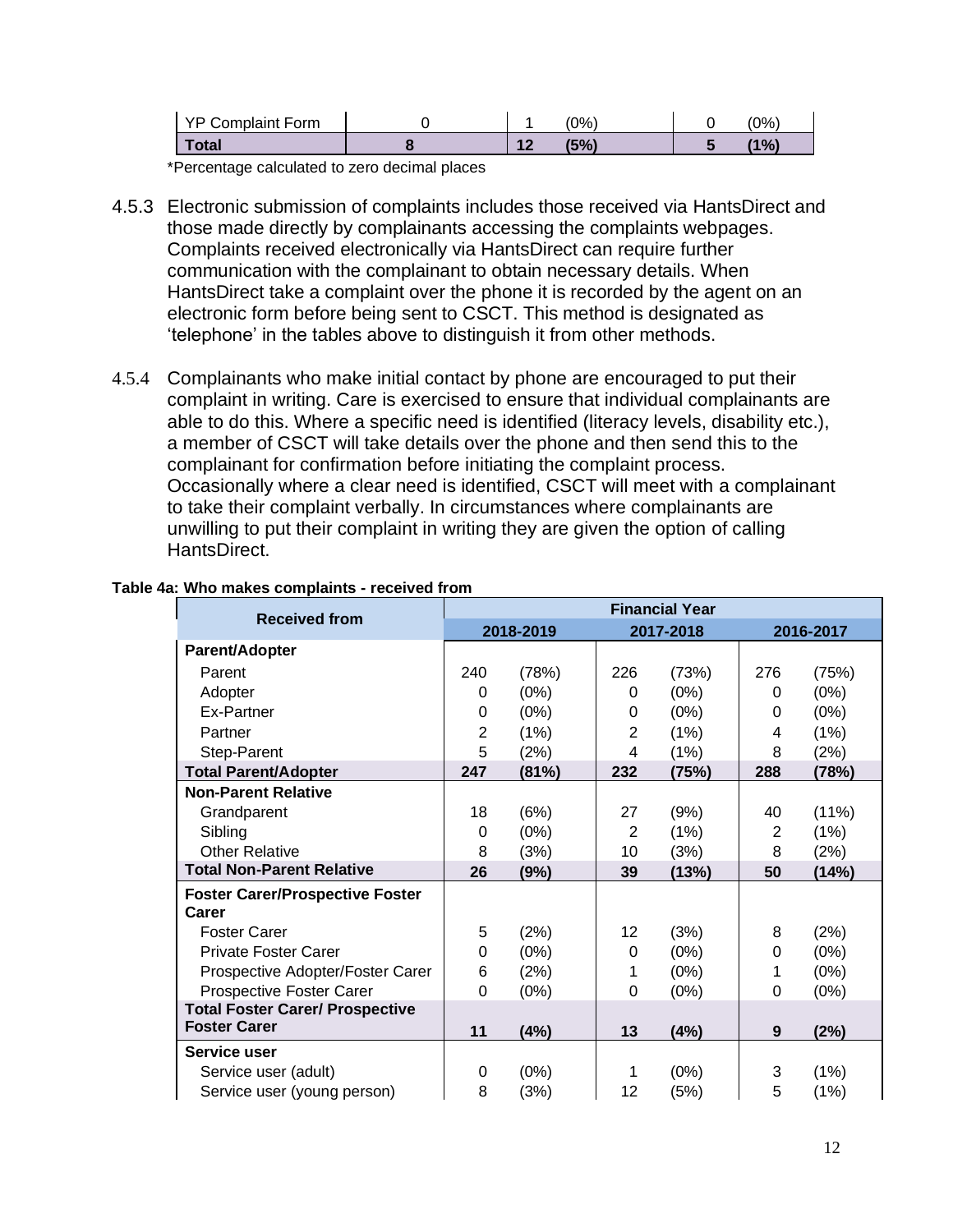| <b>Total Service User</b>         | 8              | (3%)      | 13       | (5%)      | 8              | (2%)      |
|-----------------------------------|----------------|-----------|----------|-----------|----------------|-----------|
| <b>Professional</b>               |                |           | $\Omega$ |           |                |           |
| <b>Head Teacher</b>               | 0              | (0%)      | 0        | (0%)      | 0              | (0%)      |
| <b>Health Staff</b>               | 0              | (0%)      | 0        | (0%)      | 0              | (0%)      |
| Other Agency                      | 0              | (0%)      | 0        | (0%)      | 0              | (0%)      |
| Principal Transport Officer (HCC) | 0              | (0%)      | 0        | (0%)      | 0              | (0%)      |
| Other HCC Staff                   | 1              | (0%)      | 0        | (0%)      | 0              | (0%)      |
| <b>Other Professionals</b>        | $\overline{2}$ | (1%)      |          | (0%)      | $\overline{2}$ | (1%)      |
| <b>Total Professional</b>         | 3              | (1%)      | 1        | (0%)      | $\mathbf{2}$   | (1%)      |
| Advocate                          | 1              | (0%)      | $\bf{0}$ | (0%)      | $\bf{0}$       | (0%)      |
| <b>Miscellaneous</b>              |                |           |          |           |                |           |
| Birth Parent of Adopted Child     | 0              | (0%)      | 0        | (0%)      | $\Omega$       | (0%)      |
| Friend/Neighbour                  | 3              | (1%)      | 3        | (1%)      | 4              | (1%)      |
| Other                             | 4              | (1%)      | 1        | (0%)      | 4              | (1%)      |
| <b>Total Miscellaneous</b>        | 7              | (2%)      | 4        | (1%)      | 8              | (2%)      |
| Unknown                           | 5              | (2%)      | 6        | (2%)      | 3              | (1%)      |
| Total                             | 308            | $(100\%)$ | 308      | $(100\%)$ | 368            | $(100\%)$ |

\*Percentage calculated to zero decimal places

- 4.5.5 Most representations continue to be made by family members, with the largest number being from parents followed by grandparents, as demonstrated in Table 4a above and Table 4b on the following page.
- 4.5.6 The proportion of complaints received directly from children and young people decreased to eight in this reporting period (twelve in 2017/18). Any complaint from a young person no matter how it is received is accepted and responded to as a priority. However, the reasons for the low number of complaints received from young people remains un-researched and therefore unknown.

#### **4.6 Nature of complaints**

#### **Table 5a: Statutory Complaints - complaint nature**

|                                            | <b>Number of representations</b> |         |         |  |  |
|--------------------------------------------|----------------------------------|---------|---------|--|--|
| <b>Nature</b>                              | 2018/19                          | 2017/18 | 2016/17 |  |  |
| <b>Actions of Staff</b>                    | 21                               | U       |         |  |  |
| Application of Policy                      | 2                                | 0       |         |  |  |
| <b>Assessment Outcome</b>                  | 4                                | 12      |         |  |  |
| <b>Assessment Process</b>                  | 3                                | 2       |         |  |  |
| Change of Placement Decision               | 0                                | 3       |         |  |  |
| Change to Service                          | 3                                | 2       | 3       |  |  |
| <b>Child Protection Conference Outcome</b> |                                  |         |         |  |  |
| <b>Child Protection Conference Process</b> |                                  |         |         |  |  |
| Delay in Provision of Service              | 6                                | 4       |         |  |  |
| Finance                                    | 4                                |         |         |  |  |
| Funding                                    | 2                                | 2       |         |  |  |
| Non Fulfilment of Duty                     | 32                               | 51      | 51      |  |  |
| Policy                                     |                                  |         |         |  |  |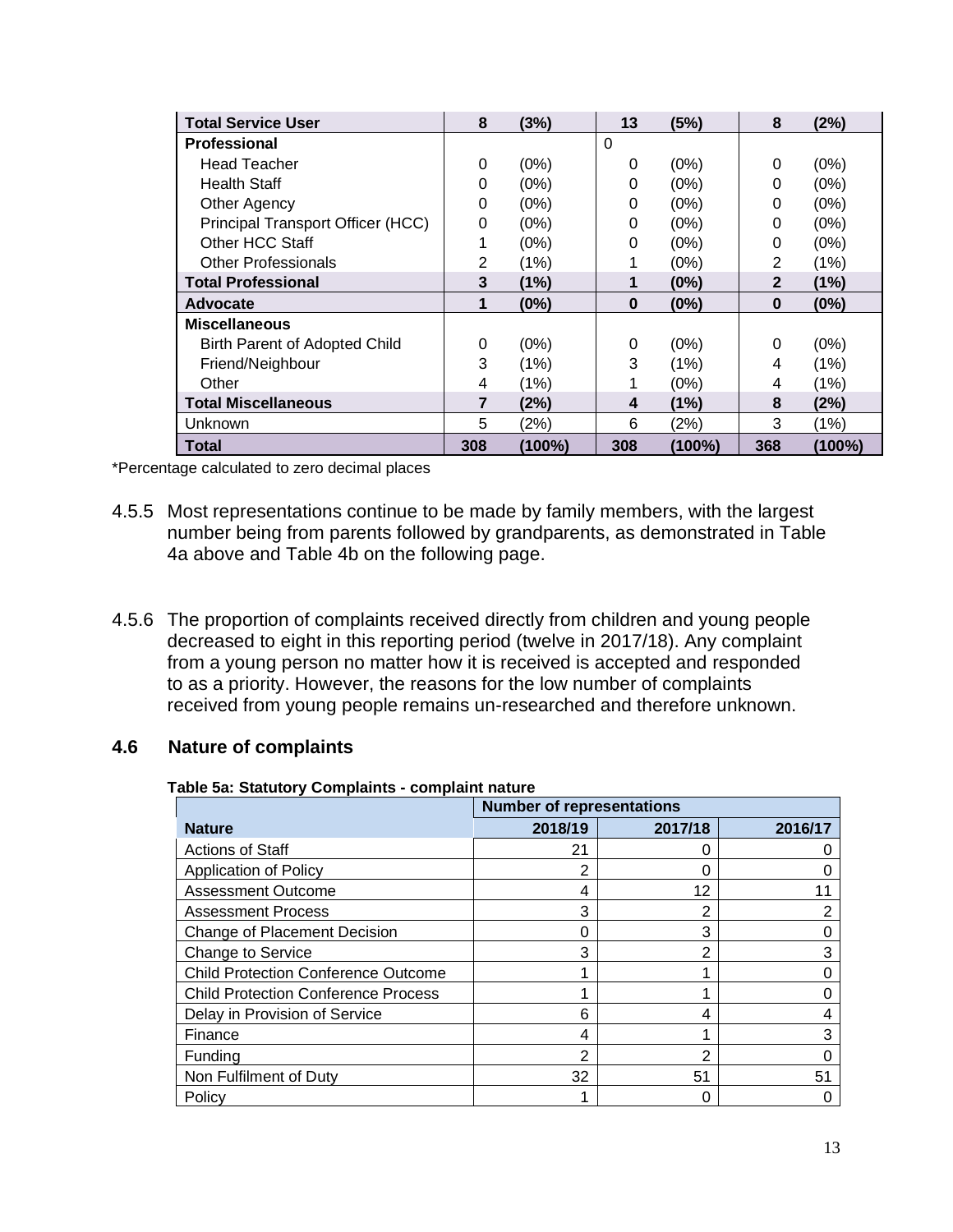| Poor Communication          | 25  | g   | 24 |
|-----------------------------|-----|-----|----|
| <b>Professional Conduct</b> | 18  | 31  |    |
| <b>Quality of Service</b>   | 52  | 56  | 68 |
| <b>Refusal of Service</b>   |     | հ   |    |
| Safeguarding                |     |     |    |
| Other                       |     |     |    |
| Unknown                     |     |     |    |
| Total                       | 179 | 192 |    |

- 4.6.1 For statutory complaints, the most frequent nature of complaint in this period were related to the 'Quality of Service' provided by Children's Services staff working with them. As with previous years, 'professional conduct/actions of staff', 'non fulfilment of duty' and 'poor communication' remain the other most frequent causes of complaints.
- 4.6.2 The low number of complaints received from young people in the reporting period, as set out in table 5b below, means that any analysis is problematic. Also, by accepting 'quality of service' and 'non fulfillment of duty' cover the same concerns, the data highlights that these continue to make up almost half of the complaints made by young people.

|                                     | <b>Number of representations</b> |         |         |  |  |  |
|-------------------------------------|----------------------------------|---------|---------|--|--|--|
| <b>Nature</b>                       | 2018/19                          | 2017/18 | 2016/17 |  |  |  |
| <b>Assessment Outcome</b>           | O                                |         |         |  |  |  |
| <b>Change of Placement Decision</b> |                                  |         |         |  |  |  |
| Change to Service                   | 0                                |         |         |  |  |  |
| Funding                             | ⌒                                |         |         |  |  |  |
| Non Fulfilment of Duty              | 2                                | 3       |         |  |  |  |
| <b>Professional Conduct</b>         | 0                                | 3       |         |  |  |  |
| <b>Quality of Service</b>           |                                  | ◠       |         |  |  |  |
| Other                               |                                  |         |         |  |  |  |
| Total                               |                                  |         |         |  |  |  |

#### **Table 5b: Young People's Complaints – complaint nature (subset of table 5a)**

4.6.3 Complaints solely relating to Children and Families policy and procedures come under the non-statutory (corporate) complaint process. Table 5c below provides a breakdown of non-statutory (corporate) complaints received into the department.

| rable 5c. Non-Statutory (Corporate) Complaints - complaint nature |                                  |         |         |  |  |
|-------------------------------------------------------------------|----------------------------------|---------|---------|--|--|
|                                                                   | <b>Number of representations</b> |         |         |  |  |
| <b>Nature</b>                                                     | 2018/19                          | 2017/18 | 2016/17 |  |  |
| <b>Access to Service</b>                                          |                                  |         |         |  |  |
| Application of Policy                                             |                                  |         |         |  |  |
| <b>Assessment Outcome</b>                                         |                                  |         |         |  |  |
| <b>Assessment Process</b>                                         | ⌒                                |         |         |  |  |
| <b>Change to Service</b>                                          | ⌒                                |         |         |  |  |
| <b>Child Protection Conference Outcome</b>                        |                                  |         |         |  |  |
| <b>Child Protection Conference Process</b>                        |                                  |         |         |  |  |

**Table 5c: Non-statutory (Corporate) Complaints - complaint nature**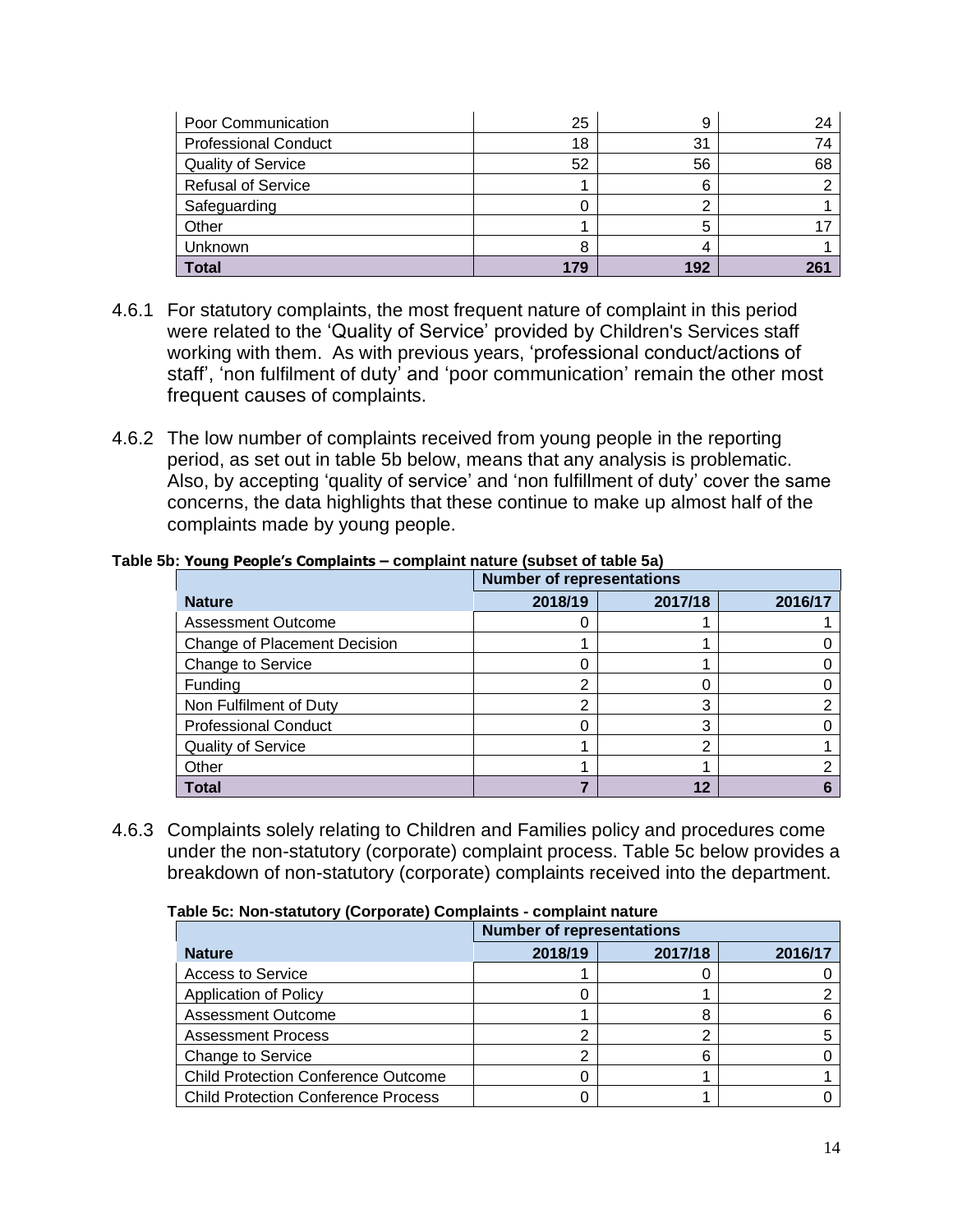| Delay in Provision of Service | 30  | 14  | 29  |
|-------------------------------|-----|-----|-----|
| Finance                       | 2   | 5   |     |
| Funding                       |     | າ   | 3   |
| Non Fulfilment of Duty        |     | 8   | 5   |
| Out of Education              |     | ∩   | 2   |
| Policy                        |     |     |     |
| Poor Communication            | 25  | 15  | 6   |
| <b>Professional Conduct</b>   | 5   | 5   | 2   |
| <b>Quality of Service</b>     | 34  | 38  | 19  |
| <b>Refusal of Service</b>     | 3   | 3   |     |
| Safeguarding                  | 0   | 3   |     |
| Other                         | 5   | 3   | 16  |
| Unknown                       | 9   |     |     |
| Total                         | 129 | 116 | 109 |

4.6.4 Non-statutory complaints include those made in relation to the SEN Service, School Admissions and Home to School Transport. The most frequent nature of non-statutory complaints during the period, as set out in Table 5c, concerned 'Quality of Service' closely followed by 'Delay in Provision of Service' and 'Poor Communication'. These themes made up 70.6% of non-statutory complaints received.

### **4.7 Service**

4.7.1 In respect of statutory complaints the largest number of complaints received concern core business areas for the Children and Families Branch as set out in Table 6a, namely 'Children in Need', disabled children and 'Children Looked After'. Complaints about child protection conferences are managed in line with the HSCP complaint process.

|                                      | <b>Number of representations</b> |         |         |  |  |
|--------------------------------------|----------------------------------|---------|---------|--|--|
| <b>Service</b>                       | 2018/19                          | 2017/18 | 2016/17 |  |  |
| Adoption/Permanence                  | 6                                | 2       | 9       |  |  |
| Care Leavers                         | 5                                | 3       | 2       |  |  |
| CAST <sub>1</sub>                    | 36                               | 22      |         |  |  |
| CAST <sub>2</sub>                    | 29                               | 11      | Ω       |  |  |
| CAST <sub>3</sub>                    | 18                               | 4       | o       |  |  |
| CAST <sub>4</sub>                    | 25                               | 5       | O       |  |  |
| Child in Need                        | 2                                | 66      | 149     |  |  |
| <b>Children Looked After</b>         | 21                               | 21      | 12      |  |  |
| Disabled Children's Team             | 14                               | 14      | 22      |  |  |
| Early Help Hub                       | 0                                | 2       | 6       |  |  |
| <b>Family Placement</b>              | 0                                | 0       | 0       |  |  |
| <b>Family Support</b>                | 5                                | 1       | Ω       |  |  |
| HantsDirect / Out of Hours           | 0                                | 0       |         |  |  |
| <b>Independent Reviewing Service</b> | 0                                | 0       | O       |  |  |
| Intensive Support Service (ISS)      | 0                                | 0       |         |  |  |

**Table 6a: Statutory Complaints - service involved**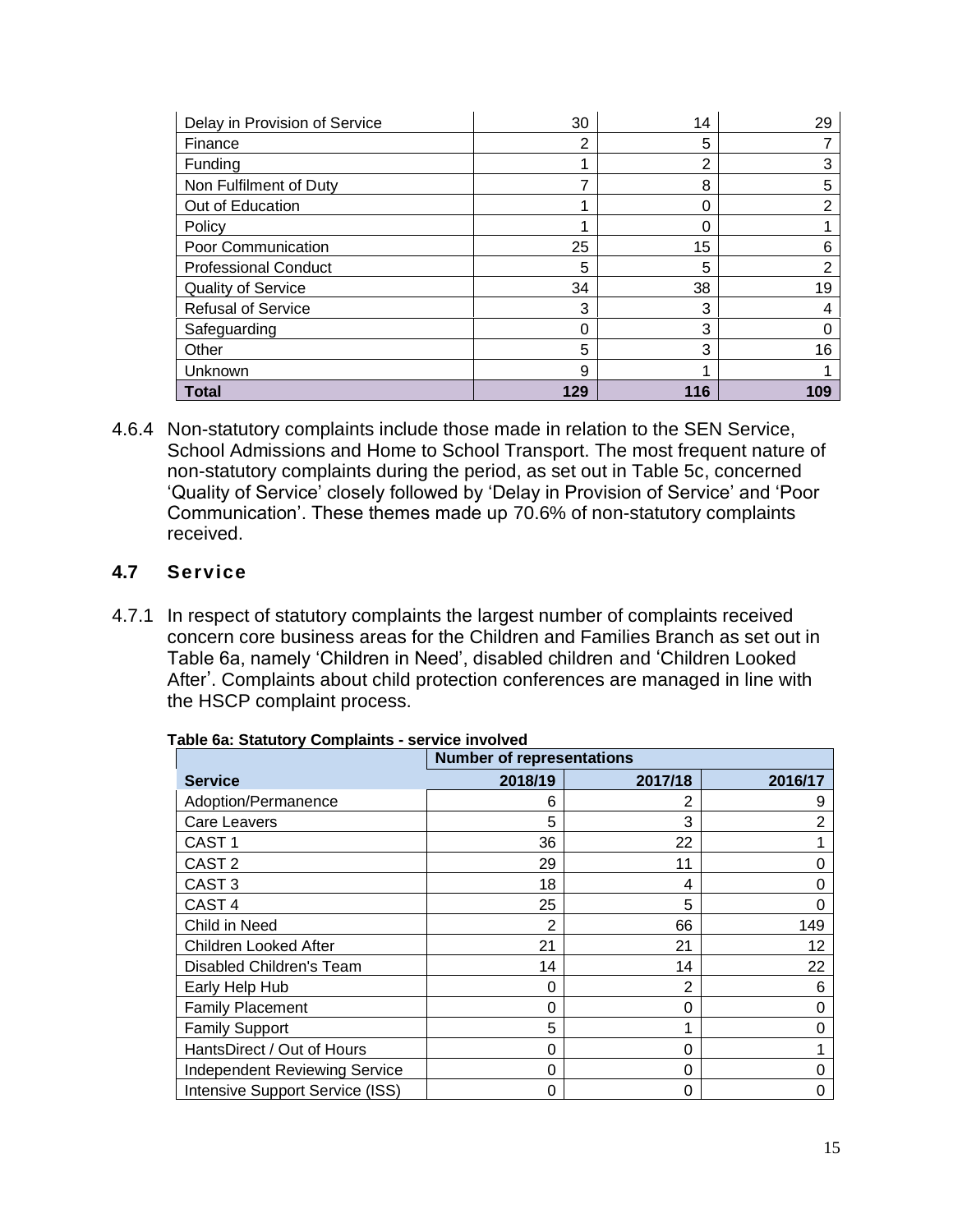| <b>MASH/CRT</b>                         | 8   | 11  |     |
|-----------------------------------------|-----|-----|-----|
| <b>Occupational Therapy</b>             |     |     |     |
| Not receiving a service                 |     | າ   |     |
| Reception & Assessment                  |     | 15  | 36  |
| Safeguarding Team                       |     |     |     |
| Services for Young People / YSS         |     | O   |     |
| <b>Specialist Residential Provision</b> |     |     |     |
| YOT                                     |     | 0   |     |
| Other/Unknown                           | 9   | 11  |     |
| Total                                   | 179 | 192 | 261 |

#### **Table 6b: Young People's Complaints – service involved (subset of table 6a)**

|                              | <b>Number of representations</b> |         |         |  |  |  |
|------------------------------|----------------------------------|---------|---------|--|--|--|
| <b>Service</b>               | 2018/19                          | 2017/18 | 2016/17 |  |  |  |
| <b>Care Leavers</b>          |                                  | 3       |         |  |  |  |
| CAST <sub>1</sub>            |                                  |         |         |  |  |  |
| CAST <sub>2</sub>            |                                  |         |         |  |  |  |
| CAST <sub>4</sub>            |                                  |         |         |  |  |  |
| Child in Need                |                                  |         |         |  |  |  |
| <b>Children Looked After</b> |                                  | ⌒       |         |  |  |  |
| Disabled Children's Team     |                                  | Ω       |         |  |  |  |
| Not receiving a service      |                                  |         |         |  |  |  |
| <b>Total</b>                 |                                  | 12      |         |  |  |  |

- 4.7.2 Of the seven complaints received in this reporting period, none concerned services for disabled children which was the highest percentage in the previous reporting period.
- 4.7.3 In respect of non-statutory complaints received, the SEN Service continues to receive the most complaints (58.1%) during this period, the majority of which relate to Education, Health and Care Plans (EHCP). Table 6c provides a full breakdown of non-statutory complaints for the reporting period by service.

|                              |                | <b>Number of representations</b> |         |  |  |  |
|------------------------------|----------------|----------------------------------|---------|--|--|--|
| <b>Service</b>               | 2018/19        | 2017/18                          | 2016/17 |  |  |  |
| Adoption/Permanence          | 2              | 4                                |         |  |  |  |
| Care Leavers                 |                | 2                                | ⌒       |  |  |  |
| CAST <sub>1</sub>            | 3              | 3                                |         |  |  |  |
| CAST <sub>2</sub>            | 2              |                                  |         |  |  |  |
| CAST <sub>3</sub>            | 2              |                                  |         |  |  |  |
| CAST <sub>4</sub>            |                | 0                                |         |  |  |  |
| Child in Need                | 0              | 8                                | 14      |  |  |  |
| <b>Children Looked After</b> | 4              | 2                                | 2       |  |  |  |
| <b>Complaints Team</b>       | $\overline{2}$ | 4                                |         |  |  |  |
| Disabled Children's Team     | л              | 8                                | 5       |  |  |  |
| Education                    | 5              | 5                                |         |  |  |  |

**Table 6c: Non-statutory Complaints - service involved**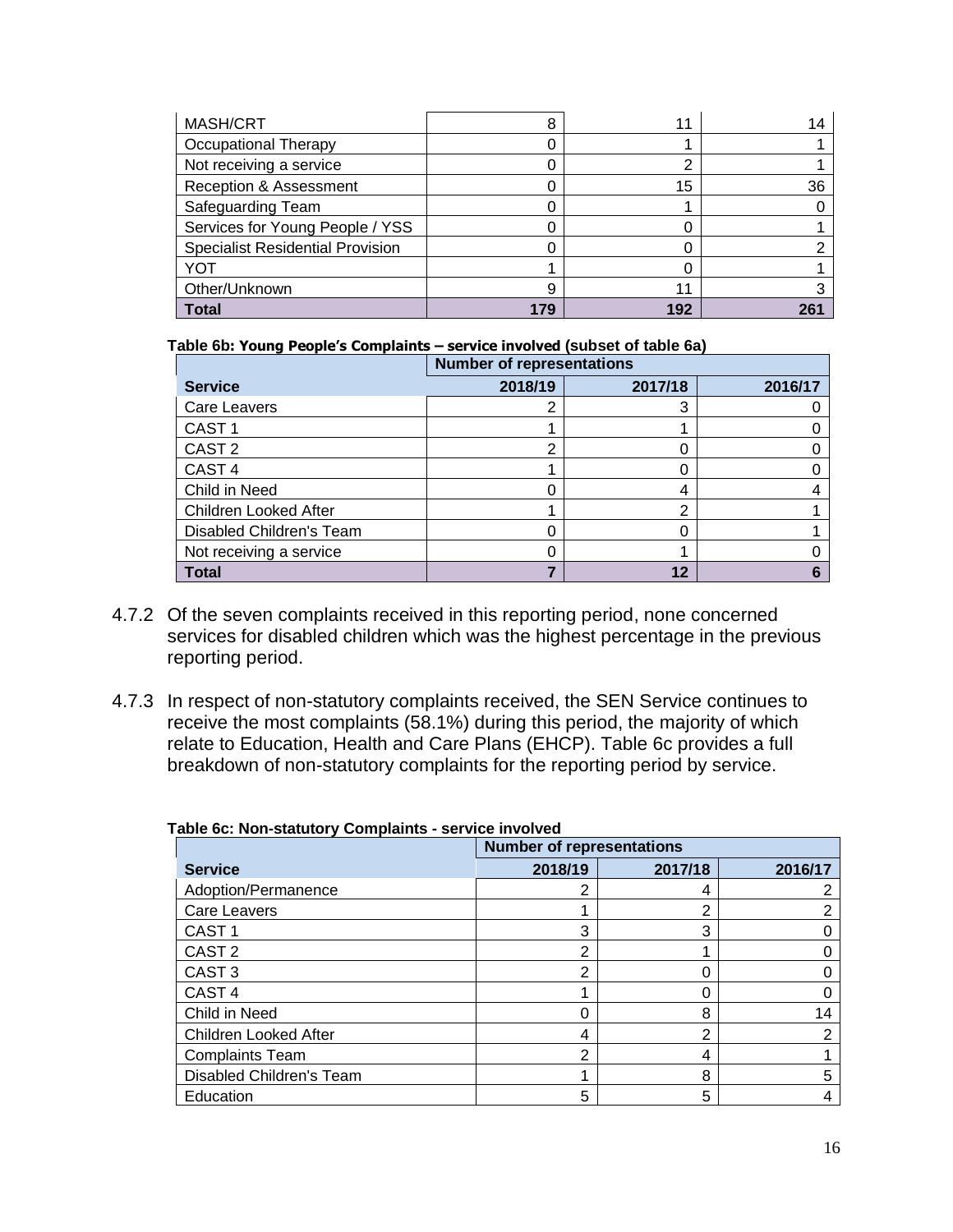| Early Help Hub                         | 0        | 0   |                |
|----------------------------------------|----------|-----|----------------|
| <b>Early Years Services</b>            | 0        |     |                |
| <b>EMTAS</b>                           |          | 0   | O              |
| <b>Family Placement</b>                | 0        | 2   |                |
| <b>Family Support</b>                  | 2        | 0   |                |
| HantsDirect / Out of Hours             | 0        | 0   | 0              |
| <b>Inclusion Team</b>                  | 3        | 0   | ი              |
| <b>Independent Reviewing Service</b>   | 0        |     |                |
| <b>Intensive Support Service (ISS)</b> | 0        | 0   | 0              |
| MASH/CRT                               | 2        | 4   | 6              |
| Non HCC                                |          | 0   |                |
| Not receiving a service                | 0        | 3   | 4              |
| Reception & Assessment                 | 2        | 5   | 4              |
| Safeguarding                           | 0        | 0   | $\overline{2}$ |
| <b>SAR</b>                             | 0        | 0   | $\overline{2}$ |
| <b>School Admissions Team</b>          | 0        |     | 3              |
| School Transport                       | 17       | 14  | 10             |
| <b>SEN</b>                             | 75       | 40  | 39             |
| Services for Young People / YSS        | 0        | 0   |                |
| <b>Strategic Development</b>           |          | 0   | 0              |
| Other/Unknown                          | $\Omega$ | 2   |                |
| <b>Total</b>                           | 129      | 116 | 109            |

# **4.8 Resolution of complaints**

# **Table 7a: Statutory and Non-statutory Complaints - outcome sought**

|                                          |                             | 2018-2019                           | 2017-2018    |                                    |                                     |              |
|------------------------------------------|-----------------------------|-------------------------------------|--------------|------------------------------------|-------------------------------------|--------------|
| <b>Outcome sought</b>                    | <b>Statutory</b><br>Stage 1 | Non-<br>statutory<br><b>Stage 2</b> | <b>Total</b> | <b>Statutory</b><br><b>Stage 1</b> | Non-<br>statutory<br><b>Stage 2</b> | <b>Total</b> |
| <b>Agreed Service Implemented</b>        | $\Omega$                    | 0                                   | $\bf{0}$     |                                    | 0                                   |              |
| Apology                                  | 0                           |                                     |              | $\Omega$                           | 3                                   | 3            |
| Apology & Explanation                    | 4                           | 0                                   | 4            | 8                                  | 0                                   | 8            |
| Assessment / Review / Reassessment       | 5                           | 0                                   | 5            |                                    |                                     | $\mathbf{2}$ |
| Assurance of Non-Reoccurrence            | 0                           |                                     |              |                                    |                                     | $\mathbf{2}$ |
| Change Made to Contact Arrangements      |                             | 0                                   |              | 3                                  | 0                                   | 3            |
| Change of Social Worker / Worker         | 6                           | 0                                   | 6            | 20                                 |                                     | 21           |
| Compensation                             | 3                           | 0                                   | 3            | $\Omega$                           | 0                                   | O            |
| Direct Payments / Personal Budget        | ი                           | 0                                   | $\mathbf{0}$ | 3                                  | 0                                   | 3            |
| <b>Disciplinary Action Against Staff</b> |                             |                                     | 2            |                                    | 0                                   |              |
| Explanation                              |                             |                                     |              | $\Omega$                           | 3                                   | 3            |
| <b>Financial Reimbursement</b>           |                             | 0                                   |              | $\overline{2}$                     | 2                                   | 4            |
| <b>Improved Practice</b>                 | 0                           | 0                                   | $\bf{0}$     | $\Omega$                           | 0                                   | 0            |
| Kept Informed by CS                      |                             | 0                                   |              | $\overline{2}$                     | ∩                                   |              |
| Not Known                                | 120                         | 92                                  | 206          | 89                                 | 51                                  | 140          |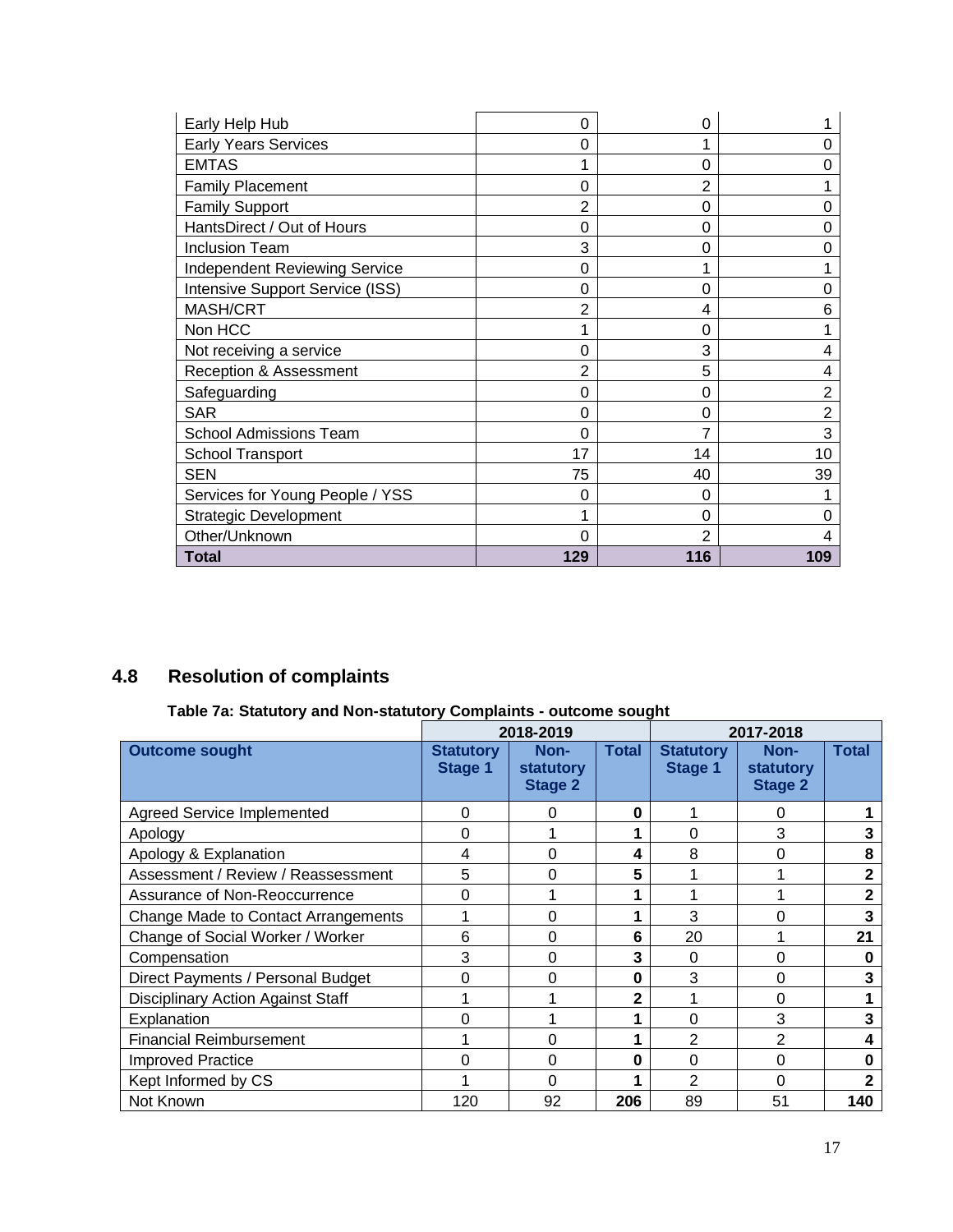| Offer of a School Place          |     | っ   | 2   |     |     |     |
|----------------------------------|-----|-----|-----|-----|-----|-----|
| Other                            |     |     |     |     |     |     |
| Payment                          |     |     | 0   |     |     |     |
| Policy / Procedure Review        |     |     | 0   |     |     |     |
| <b>Remedial Action</b>           |     |     |     |     |     |     |
| Removal of Child Protection Plan |     |     | 0   |     |     |     |
| <b>Request for Meeting</b>       |     |     | 0   |     |     |     |
| <b>Request Fulfilled</b>         | 43  | 30  | 73  | 59  | 49  | 108 |
| <b>Service Delivery</b>          |     |     |     | ი   |     |     |
| <b>Training for Staff</b>        |     |     |     |     |     |     |
| <b>Total</b>                     | 179 | 129 | 308 | 192 | 116 | 308 |

- 4.8.1 Table 7a sets out the main outcomes being sought by complainants making statutory complaints. Approximately two thirds of the complaints made by adults during this reporting period did not state the outcome they were seeking (66.9%) when making a complaint (not known). This is an increase from the previous reporting period (45%).
- 4.8.2 A re-occurring theme in respect of the outcomes sought by complainants is to have their request fulfilled. This can take several forms, for example, provision of a service, withdrawal of CSD involvement with a family.

|                                     |                                    | 2018-2019                           |              | 2017-2018                          |                                     |              |
|-------------------------------------|------------------------------------|-------------------------------------|--------------|------------------------------------|-------------------------------------|--------------|
| <b>Outcome sought</b>               | <b>Statutory</b><br><b>Stage 1</b> | Non-<br>statutory<br><b>Stage 2</b> | <b>Total</b> | <b>Statutory</b><br><b>Stage 1</b> | Non-<br>statutory<br><b>Stage 2</b> | <b>Total</b> |
| Apology & Explanation               |                                    |                                     |              |                                    | $\Box$                              |              |
| Change of Social<br>Worker / Worker |                                    | 0                                   |              | 3                                  | 0                                   |              |
| Kept Informed by CS                 |                                    |                                     |              |                                    |                                     |              |
| Not Known                           |                                    |                                     |              |                                    |                                     |              |
| <b>Request Fulfilled</b>            |                                    |                                     |              | 5                                  |                                     |              |
| <b>Total</b>                        |                                    |                                     |              | 12                                 |                                     | 13           |

**Table 7b: Outcome Sought in complaint by Young People (subset of table 7a)**

4.8.3 Tables 7a and 7b set out the outcomes being sought by complainants, tables 8a and 8b provide a breakdown of the actual outcomes of the complaint process. As demonstrated, the most common actual outcome is an 'Explanation' from the department clarifying actions and decisions that the department has taken. These are different to the 'Apology and Explanation' responses, which often require some form of remedial action. These two outcomes comprise 70.6% of all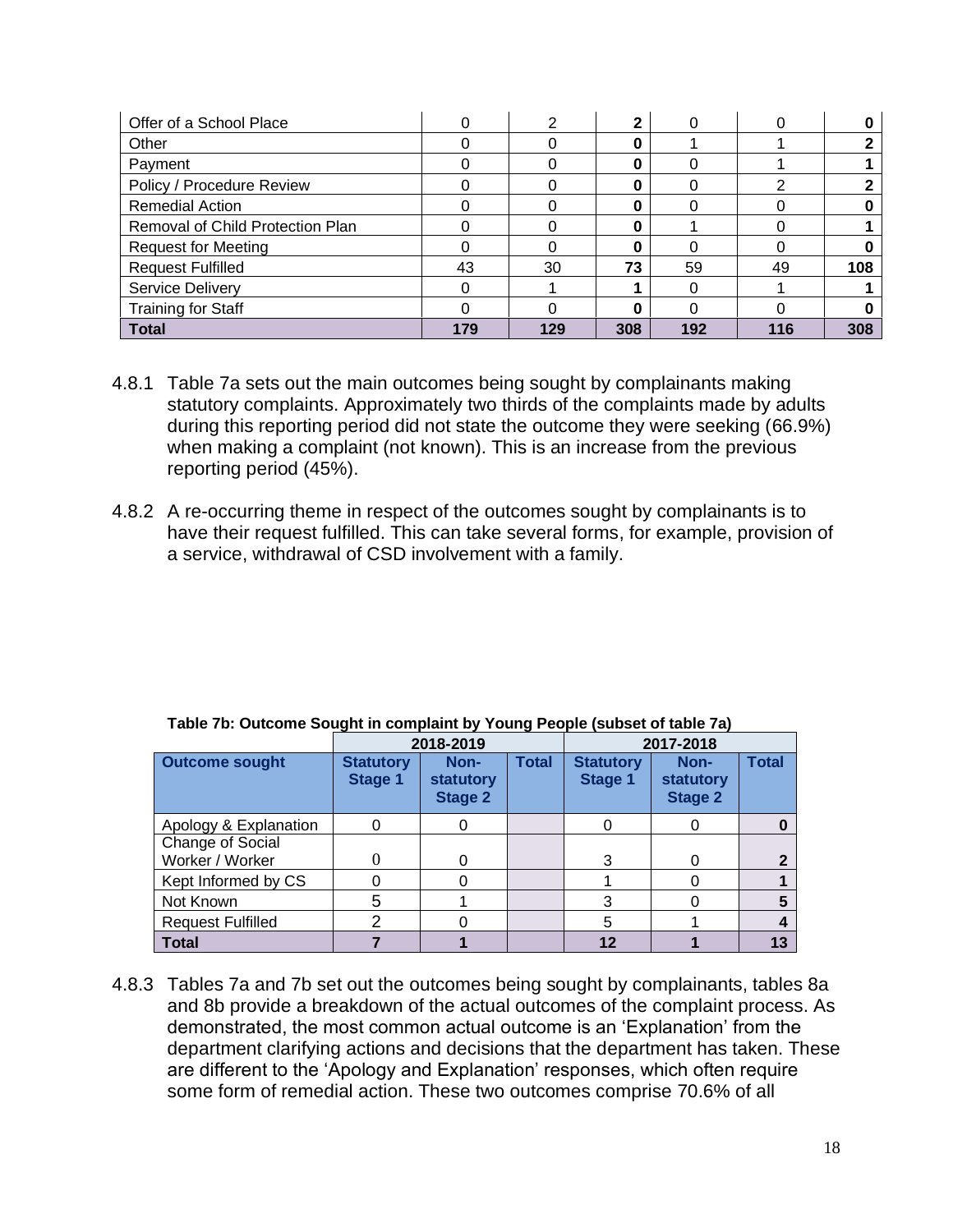outcomes delivered within the reporting period. Request fulfilled was 11.7% of the total. This is the outcome when a complaint has been upheld in part or full and remedial action taken by the service as a result.

|                                               |                                    | 2018-2019                                  |                | 2017-2018                          |                                            |              |
|-----------------------------------------------|------------------------------------|--------------------------------------------|----------------|------------------------------------|--------------------------------------------|--------------|
| <b>Actual Outcome</b>                         | <b>Statutory</b><br><b>Stage 1</b> | Non-<br><b>statutory</b><br><b>Stage 2</b> | <b>Total</b>   | <b>Statutory</b><br><b>Stage 1</b> | Non-<br><b>statutory</b><br><b>Stage 2</b> | <b>Total</b> |
| Apology                                       | 3                                  | 10                                         | 13             | $\Omega$                           | 1                                          | $\mathbf 1$  |
| Apology & Explanation                         | 42                                 | 13                                         | 55             | 43                                 | 28                                         | 71           |
| Assessment /<br>Reassessment for a<br>Service | $\overline{2}$                     | 1                                          | 3              | $\overline{2}$                     | 0                                          | $\mathbf{2}$ |
| Assurance of Non-<br>Reoccurrence             | $\Omega$                           | 0                                          | $\Omega$       | 1                                  | 0                                          | 1            |
| Change of Social Worker /<br>Worker           | $\Omega$                           | $\Omega$                                   | $\Omega$       | 4                                  | 0                                          | 4            |
| <b>Complaint Refused</b>                      | $\Omega$                           | 1                                          | 1              | 1                                  | 3                                          | 4            |
| <b>Complaint Withdrawn</b>                    | $\overline{0}$                     | 0                                          | $\overline{0}$ | $\overline{2}$                     | 1                                          | 3            |
| Escalated to S3                               | $\overline{0}$                     | 4                                          | $\overline{4}$ | N/A                                | 3                                          | $\bf{0}$     |
| Explanation                                   | 72                                 | 36                                         | 108            | 68                                 | 27                                         | 95           |
| <b>Financial Reimbursement</b>                | $\overline{2}$                     | 3                                          | 5              | 1                                  | $\overline{2}$                             | 3            |
| Management Action<br>(Operational)            | 1                                  | 3                                          | $\overline{4}$ | 0                                  | 1                                          | 1            |
| Management Action<br>(Staff)                  | $\overline{0}$                     | $\Omega$                                   | $\Omega$       | 0                                  | $\mathbf 0$                                | $\bf{0}$     |
| Meeting / Offer of a<br>meeting               | 8                                  | 3                                          | 11             | $\overline{2}$                     | 1                                          | 3            |
| Not recorded                                  | $\Omega$                           | 0                                          | $\Omega$       | 1                                  | 4                                          | 5            |
| <b>Request Fulfilled</b>                      | 16                                 | 11                                         | 27             | 17                                 | 13                                         | 30           |
| Training for staff                            | $\overline{0}$                     | 0                                          | $\Omega$       | 0                                  | 3                                          | 3            |
| <b>Total</b>                                  | 146                                | 85                                         | 231            | 142                                | 87                                         | 226          |

**Table 8a: Statutory Complaints - actual outcome**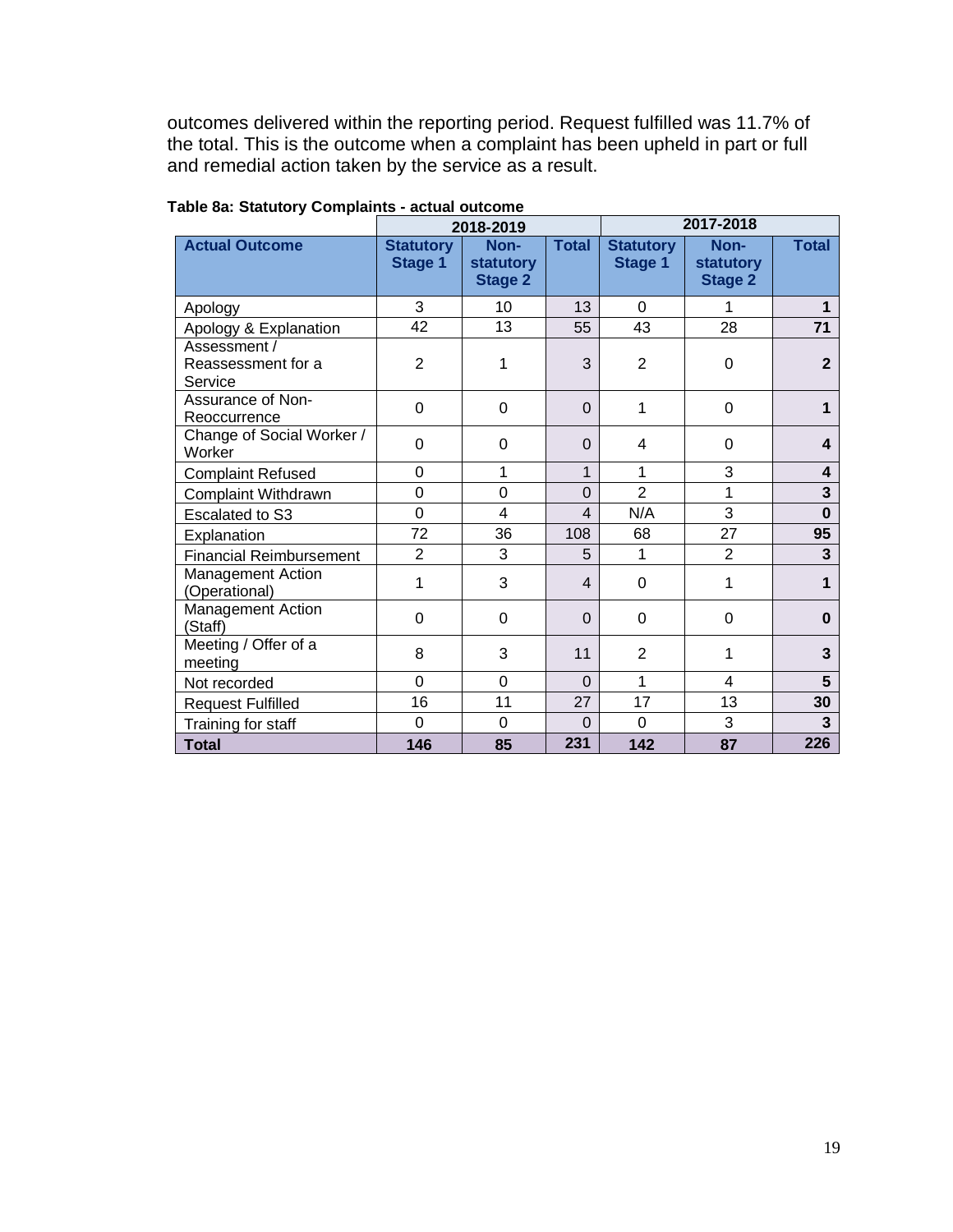|                                               | 2018-<br>2019                      | 2017-<br>2018                      |
|-----------------------------------------------|------------------------------------|------------------------------------|
| <b>Actual Outcome</b>                         | <b>Statutory</b><br><b>Stage 1</b> | <b>Statutory</b><br><b>Stage 1</b> |
| Apology &<br>Explanation                      | O                                  |                                    |
| Assessment /<br>Reassessment for a<br>Service |                                    | U                                  |
| Change of Social<br>Worker / Worker           | O                                  |                                    |
| <b>Complaint Refused</b>                      | 2                                  | 0                                  |
| Explanation                                   | 1                                  | 6                                  |
| Other (meeting)                               | 2                                  | 1                                  |
| Not recorded                                  | 0                                  | 1                                  |
| <b>Request Fulfilled</b>                      | ი                                  |                                    |
| Total                                         | 6                                  | 11                                 |

#### **Table 8b: Actual outcome - Young People (subset of Table 8a)**

- 4.8.4 CSCT continue to prioritise timely communication with customers. The team also continues to assist complainants in making their complaints and, where necessary, understanding the response. At all times, CSCT is mindful that the welfare of the child is paramount and remains the central focus in relation to any complaint. On occasions this results in a decision being made (in consultation with the service) that means a complaint from an adult is not taken forward because it would be detrimental to the child's welfare.
- 4.8.5 There is a cost associated with the processing of any complaint. In monetary terms the cost of each statutory Stage Two investigation is between £3,000 and £5,000 depending on size and complexity. Each Stage Three Complaint Review Panel costs between £1,500 and £3,000. With some complaints, additional work undertaken by CSCT along with the complainant has resulted in the cost of the Stage Two investigation being reduced. The move to using Internal Investigating Officers has also seen a reduction in costs. However, the change of approach has led to an increase in costs per complaint in respect of the additional hours required from the Independent Person (IP) to support the Internal Investigating Officer (IO).

#### **4.9 Local Government and Social Care Ombudsman (LGSCO)**

4.9.1 Table 9 below does not include school admissions appeals investigated by the LGSCO which are traditionally managed by Corporate Services.

**Table 9: Complaints referred to Children's Services by the LGSCO Local Government and Social Care Ombudsman (LGSCO) complaints**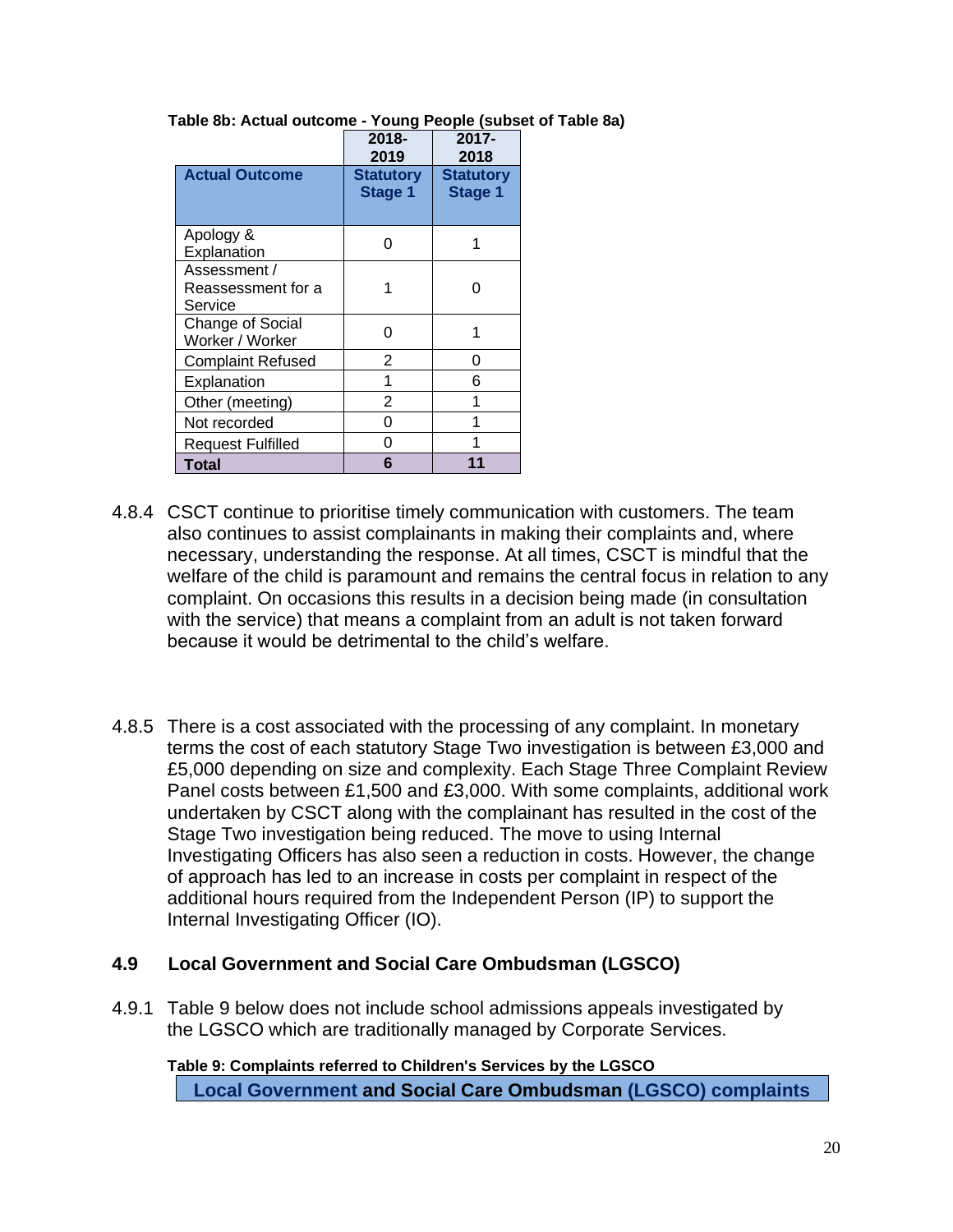| Number of referrals received by CSCT from LGSCO in period                       | 20 |
|---------------------------------------------------------------------------------|----|
| Number of final decisions received when referral was received outside of period |    |
| <b>Type of LGSCO referral</b>                                                   |    |
| Education / Non Social Care (LGSCO Complaint)                                   |    |
| Social Care (LGSCO Complaint)                                                   | 8  |
| LGSCO - Assessment (referred back for local resolution)                         |    |
| <b>Outcome</b>                                                                  |    |
| Not Upheld - No Evidence of Maladmin                                            | າ  |
| Upheld - Maladministration - remedy complete and satisfactory                   | 13 |
| Upheld - Maladministration - no injustice                                       | ⌒  |
| Awaiting outcome                                                                | ว  |

- 4.9.2 The LGSCO has again amended the reporting categories, which continues to make direct comparison with previous years difficult.
- 4.9.3 The number of complaints received from the LGSCO has increased by 5 (15 in 2017/18). In 15 instances the LGO upheld the complaint, finding fault (either with or without causing injustice) by the Local Authority.
- 4.9.4 Outcomes (recommendations) resulting from complaints made to the LGSCO vary. There is a continued trend towards financial recompense as an outcome. This takes the form of either direct reimbursements (when monies that the LGSCO deemed should have been paid were not) or recompense for distress etc.

# **5. Profile of complainants**

- 5.1 It is helpful, in order to be able to support complainants, for CSCT to have a profile of who makes complaints. Tables 10a to 10d set out the characteristics of the 308 complainants who were asked to provide this information, though not all complainants submitted these details.
- 5.2 However, there has been an increase in complainants disclosing information in relation to all categories.

The following tables contain data that is self-reported by the complainant.

| 100.00            | un vunpiuniunu                   |           |
|-------------------|----------------------------------|-----------|
|                   | <b>Number of representations</b> |           |
| <b>Disability</b> | 2018-2019                        | 2017-2018 |
| <b>Not Stated</b> | 295                              | 308       |
| No                | 11                               |           |
| Yes               | ົ                                |           |
| <b>Total</b>      | 308                              | 308       |

| Table 10a: Disability - all complainants |  |
|------------------------------------------|--|
|------------------------------------------|--|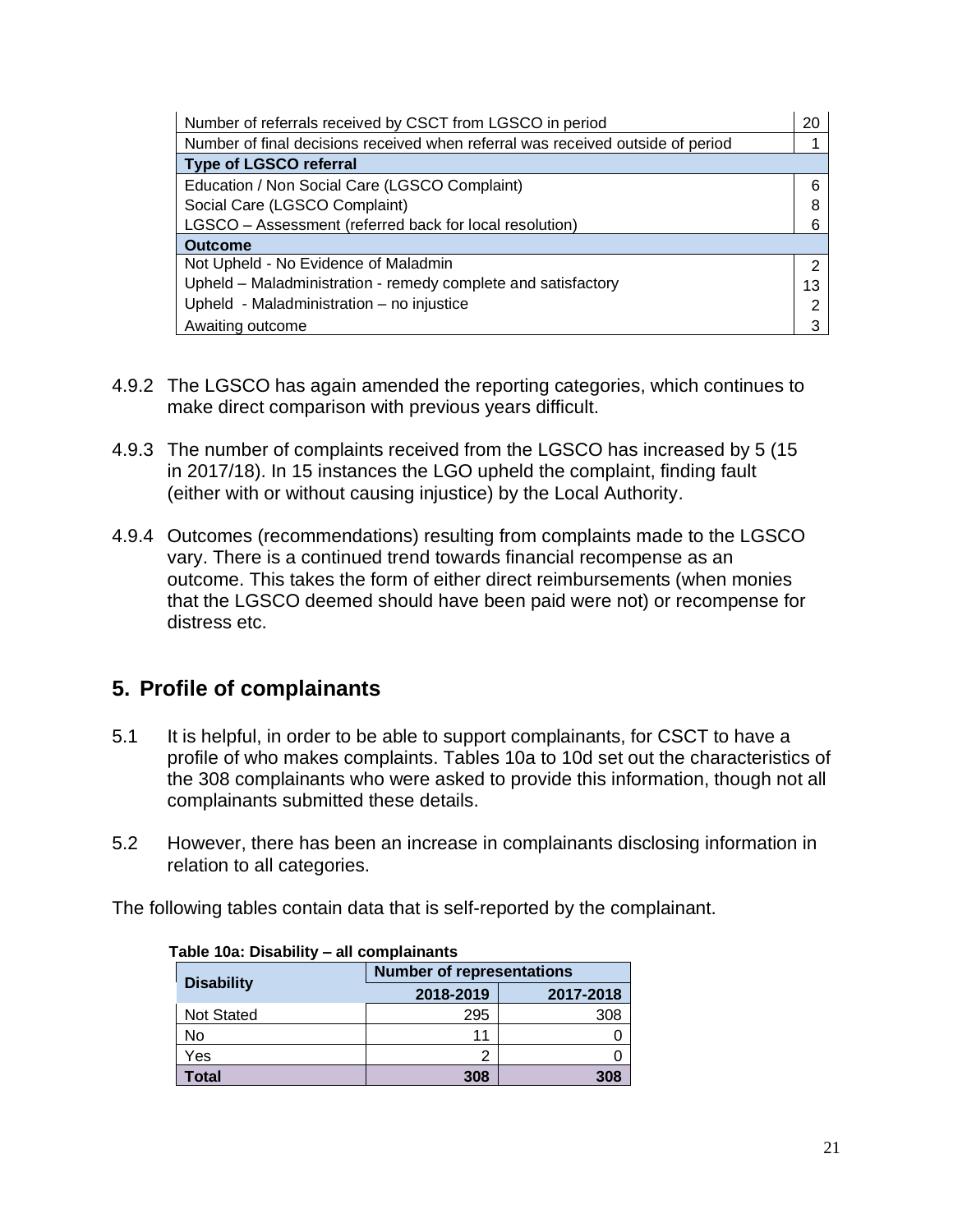| Gender        | <b>Number of representations</b> |           |
|---------------|----------------------------------|-----------|
|               | 2018-2019                        | 2017-2018 |
| Not Stated    | 220                              | 295       |
| Male          | 33                               |           |
| Female        | 48                               |           |
| Male & Female |                                  |           |
| Total         | 308                              | 308       |

#### **Table 10b: Profile of Complainants – Gender**

#### **Table 10c: Profile of Complainants – Age**

|              | <b>Number of representations</b> |                |
|--------------|----------------------------------|----------------|
| Age          | 2018-2019                        | 2017-2018      |
| $0 - 16$     | 2                                | 10             |
| $16 - 19$    | 8                                | 5              |
| $20 - 24$    | 5                                | $\overline{2}$ |
| $25 - 59$    | 32                               |                |
| $60 - 64$    | 3                                |                |
| 65 and over  |                                  |                |
| Not known    | 257                              | 291            |
| <b>Total</b> | 308                              | 308            |

#### **Table 10d: Profile of Complainants** – **Ethnicity**

| <b>Ethnicity</b>           | <b>Number of representations</b> |           |
|----------------------------|----------------------------------|-----------|
|                            | 2018-2019                        | 2017-2018 |
| <b>Not Stated</b>          | 269                              | 305       |
| Not Asked                  |                                  | 3         |
| <b>White British</b>       | 31                               |           |
| <b>Other White</b>         | 6                                |           |
| Asian/Asian British        |                                  |           |
| <b>Black/Black British</b> |                                  |           |
| Mixed                      |                                  |           |
| <b>Other Ethnic Group</b>  |                                  |           |
| <b>Total</b>               | 308                              | 308       |

#### **5.3 Representations from children and young people**

Tables 11a to 11d below are a subset of Tables 10a to 10d and provide a breakdown relating specifically to children and young people. In respect of young people, the age and legal status as recorded on case management systems (at the time of making the complaint) have been used to populate the following tables.

| Table 11a: Disability – Young People |                        |                                  |           |
|--------------------------------------|------------------------|----------------------------------|-----------|
|                                      | Disability: complaints | <b>Number of representations</b> |           |
|                                      | made by young people   | 2018-2019                        | 2017-2018 |
|                                      | Unknown                |                                  | 12        |

# **Table 11a: Disability – Young People**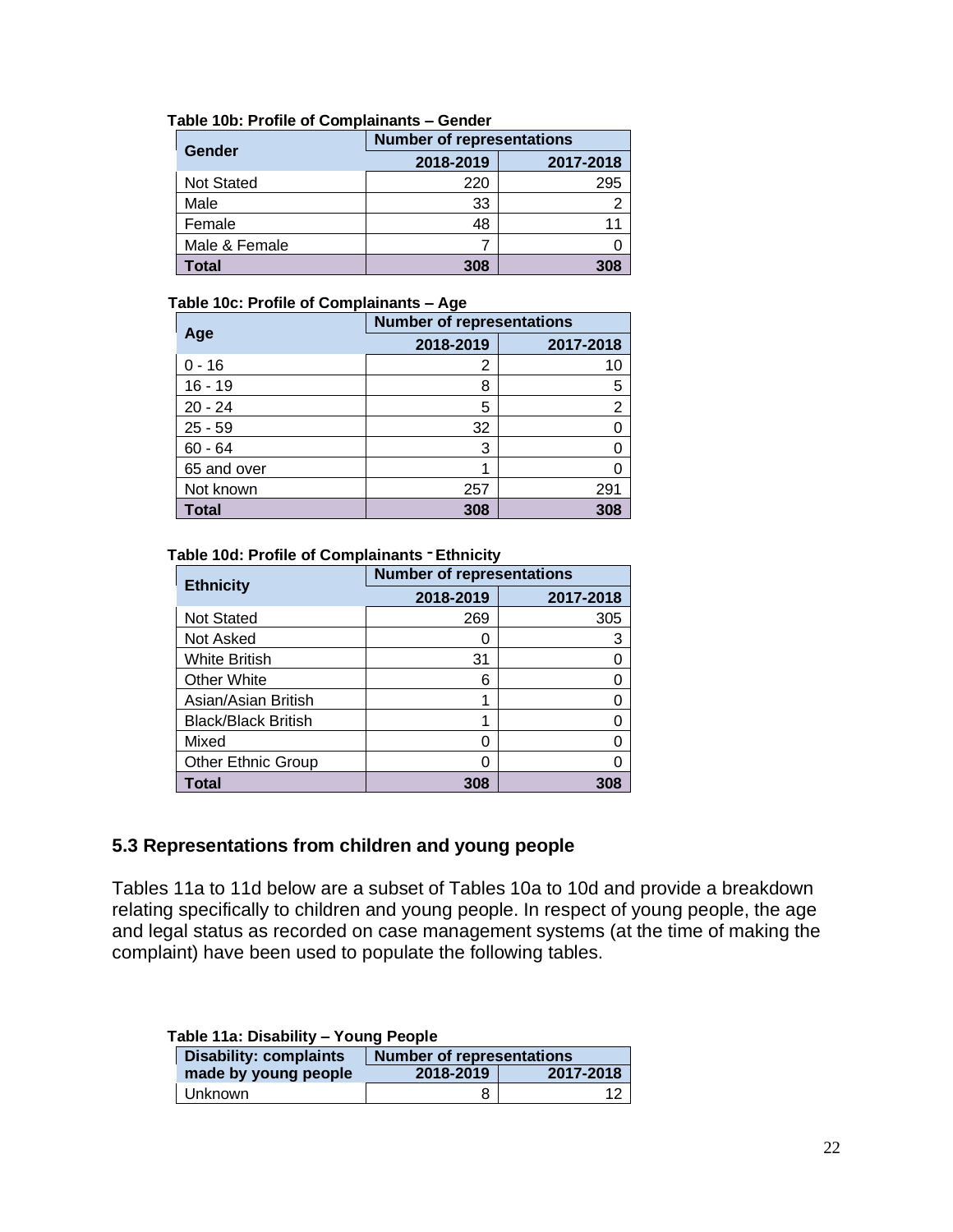| No           | ◡ |                |
|--------------|---|----------------|
| Yes          | ◡ |                |
| <b>Total</b> | œ | $\overline{ }$ |

#### **Table 11b: Gender - Young People**

| <b>Gender: complaints</b> | <b>Number of representations</b> |           |
|---------------------------|----------------------------------|-----------|
| made by young people      | 2018-2019                        | 2017-2018 |
| <b>Not Stated</b>         |                                  |           |
| Male                      |                                  |           |
| Female                    |                                  |           |
| Male & Female             |                                  |           |
| Total                     |                                  |           |

# **Table 11c: Profile of Complainants – Age - Young People**

| Age: complaints made | <b>Number of representations</b> |           |
|----------------------|----------------------------------|-----------|
| by young people      | 2018-2019                        | 2017-2018 |
| $0 - 16$             |                                  |           |
| $16 - 19$            |                                  |           |
| $20 - 24$            |                                  |           |
| Not known            |                                  |           |
| Total                |                                  |           |

#### **Table 11d: Profile of Complainants – Ethnicity - Young People**

| <b>Ethnicity: complaints</b> | <b>Number of representations</b> |           |
|------------------------------|----------------------------------|-----------|
| made by young people         | 2018-2019                        | 2017-2018 |
| <b>Not Stated</b>            |                                  | 12        |
| Not Asked                    |                                  |           |
| <b>White British</b>         |                                  |           |
| <b>Other White</b>           |                                  |           |
| Asian/Asian British          |                                  |           |
| <b>Black/Black British</b>   |                                  |           |
| Mixed                        |                                  |           |
| <b>Other Ethnic Group</b>    |                                  |           |
| Total                        |                                  |           |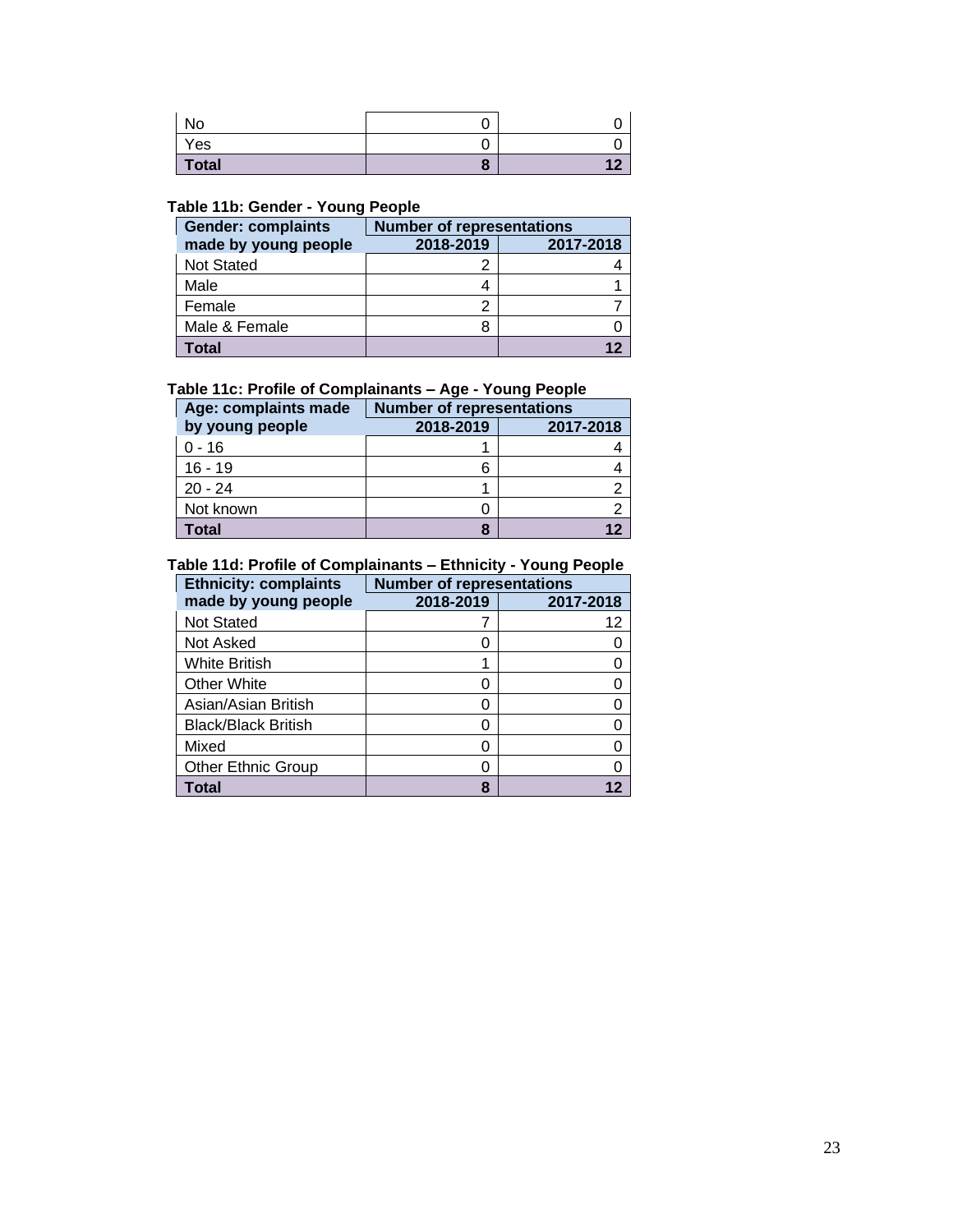# **6. Advocacy services**

- 6.1 Two of the eight young people who made complaints involved an advocate from a recognised advocacy service. In both cases NYAS (Young People's Advocacy Service) was already supporting both young people prior to making a complaint. When they make complaints, young people often seek the support of a trusted adult to do so.
- 6.2 None of the complaints made by young people progressed beyond the initial stage.

# **7. Learning from complaints and service improvements**

- 7.1 Complaints can provide both opportunities for learning and indications that Children's Services practice is appropriate. In some instances, specific areas for service improvement are identified.
- 7.2 Key learning points and service improvements identified from complaints received in 2018/19 were, in general, comparable to those for the previous period indicating a trend. A useful correlation can be drawn in respect of some common re-occurring practice issues, opportunities for learning and the cause of a significant number of complaints:
	- recording practice including recording or otherwise of key decisions on case files and issues such as cut and pasting and grammatical errors.
	- the importance of good communication and ensuring agreed actions are completed as agreed with service users.
	- timely replies to communications from service users and correspondence (minutes and case paperwork) sent to service users as agreed.
	- adherence with CSD's own policies and procedures particularly but not exclusively relating to timescales.
- 7.3 The learning from individual complaints is, as a point of good practice, usually included in the response letter to the complainant by the senior manager, who also implements and monitors any required action.
- 7.4 The examples below demonstrate the learning that occurs in relation to complaints. They are also illustrative of what and how learning results from complaints. Learning can occur when a complaint is not upheld and likewise can be absent where a complaint is upheld. Also, whilst an apology (often alongside an explanation) is a fairly common occurrence, in itself it doesn't necessarily indicate learning is present. For example, an apology for a delay does not automatically indicate that learning is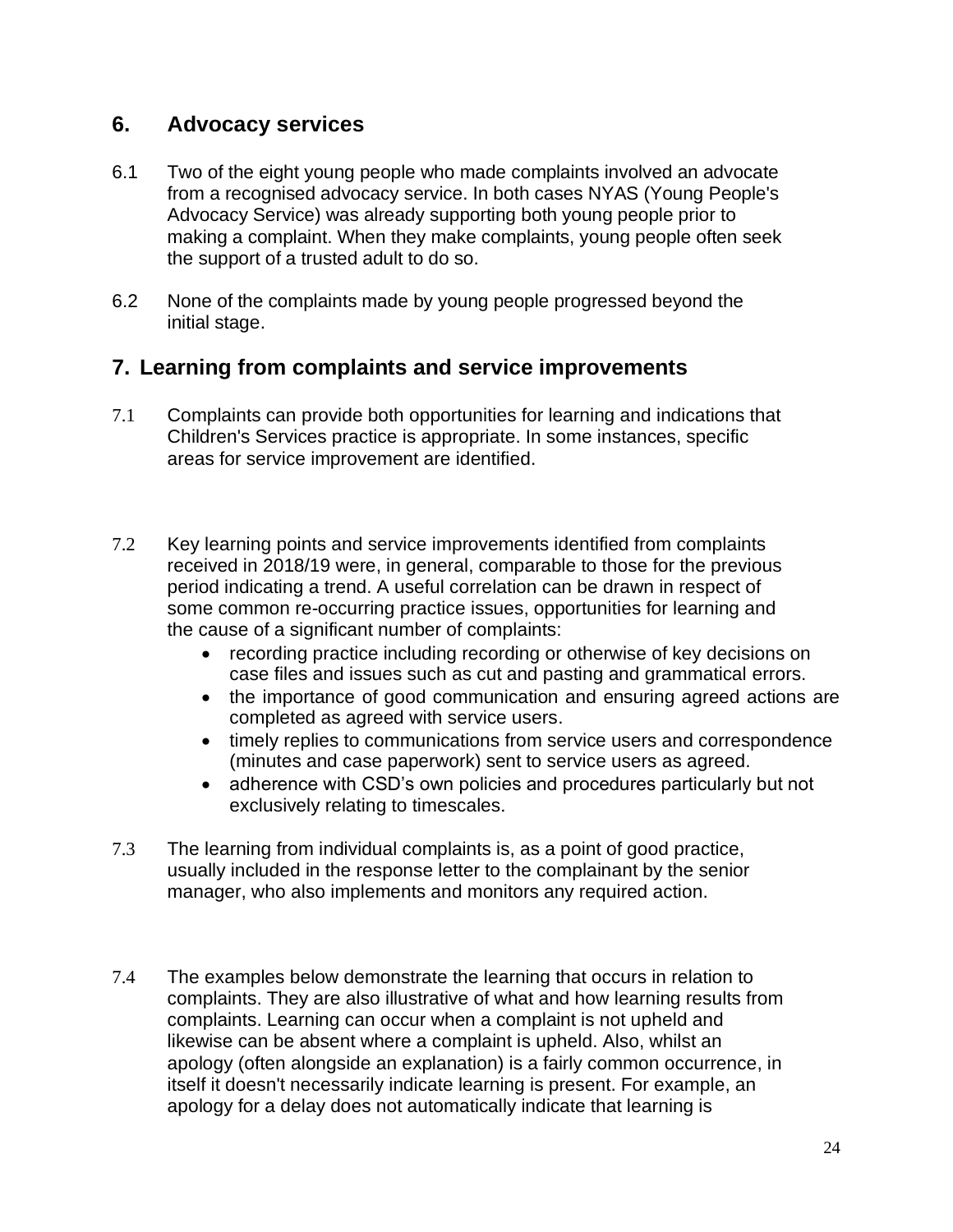present, required or not already known. Learning from complaints can take the form of a specific action relating to an officer or team or the service.

#### **Examples**

Following a complaint about drift and not being kept informed, the Adoption Service developed and implemented a transfer protocol when responsibility for a case moves from one authority to another. The service also acknowledge that this would not benefit the complaints but as a direct result of the learning from their complaint, others would benefit in future. No further complaints of a similar nature have been received subsequently.

A complaint was received about the way a social worker was communicating/working with a family. The complainant had requested a change of social worker, however this was not considered appropriate in the professional judgment of the investigating manager. As a direct consequence of the complaint, a plan addressing these practice deficits was put in place. No further complaint has been received from the complainant.

A complaint was received from a young adult concerning their siblings' social worker. On investigation no error or omissions were identified and the complaint was not upheld. However, although there was no fault, the investigating manager felt that a change of social worker was appropriate and would result in a better working relationship between the individual and Children's Services and would therefore directly benefit the siblings. This illustrates that complaints can sometimes provide a catalyst for positive change and the re-setting of the crucial working relationship between families and professionals. The ability to recognise this is learning in its own right. This complaint is one example where change/service improvements have been initiated as the result of a complaint without fault having been identified.

7.5 When a complaint escalates to the later stages of the process and/or to the Local Government and Social Care Ombudsman the process and practice of Children's Services Department is examined further and it is the learning resulting from these complaint that provide additional and specific learning for the Department (the original complaint may or may not have been upheld). In the example below the potential for learning was identified as part of the latter stages of the relevant complaint process.

Stage Three Statutory Complaint – recommendations identified by Stage Three Complaint Review Panel endorsed by CSD Adjudication. Both actions were subsequently confirmed as complete.

*Children's Services should take this case as an opportunity to review the format and wording of the standard agreement (actions required of a parent by CSD to ensue or promote a child's welfare and or safety). This should include how a review and end of*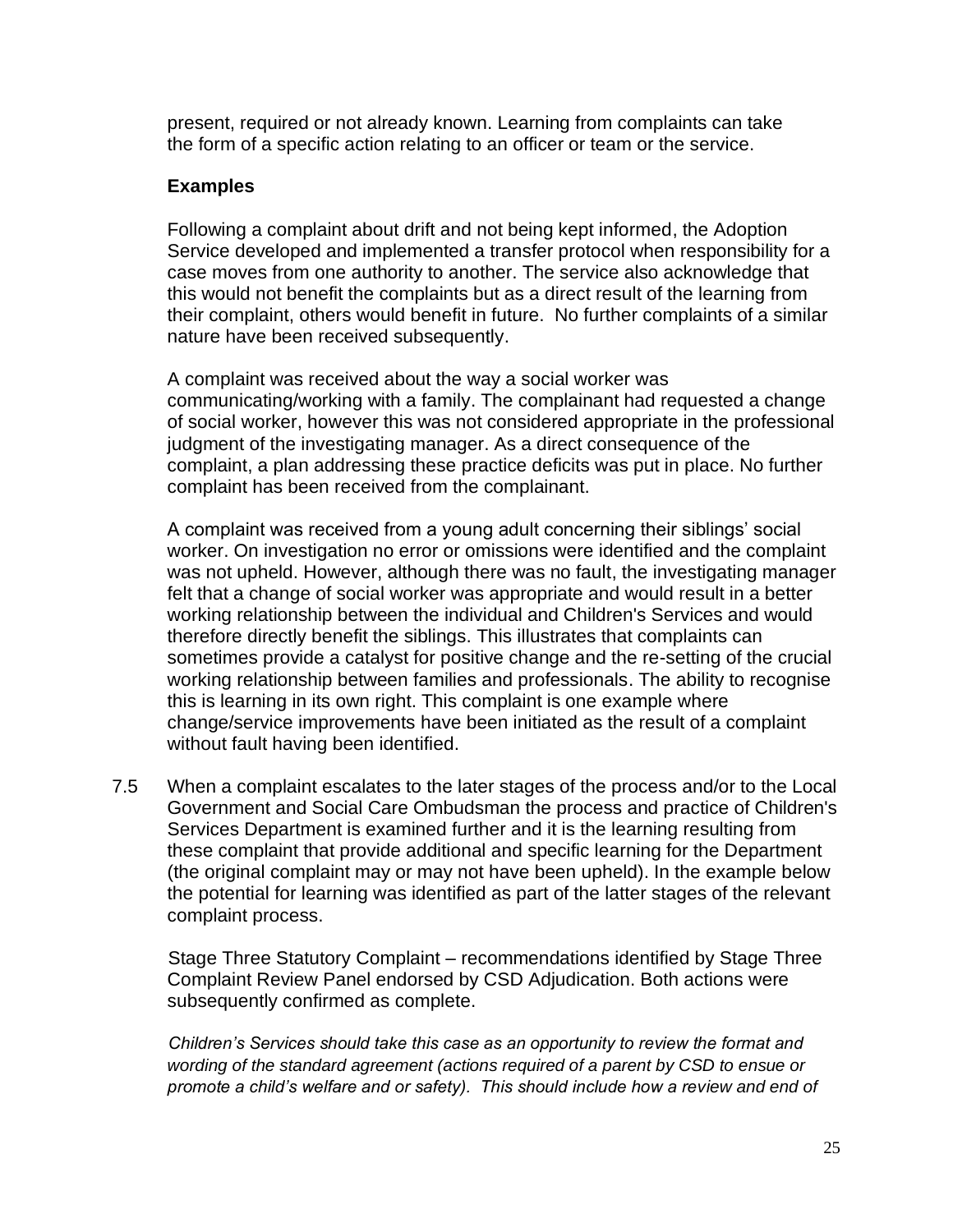*agreement stage can be put in place to return to a position in which those with parental responsibility can mutually agree safe access arrangements.*

*In cases where the parents of children (who are subject to Children's Services' procedures) themselves have additional needs, Children's Services should have in place arrangements for the parent to be offered an advocate at least for the first meeting and reviewed as needed if the contact is ongoing.*

Local Government and Social Care Ombudsman Complaints. The external scrutiny provides an opportunity for learning as shown in the below examples. The first example highlights learning, whilst already known to the service, focusses attention on a specific area of practice. The second example provides a validation of learning and the benefits of good practice.

**Example 1:** Fault identified by LGSCO in respect of ECHP completion (complaint was upheld at previous stages and an apology and explanation given). Children's Services Department accepted the recommendations in full and payments (amounts decided by the LGSCO) in relation to injustice and time and trouble made to the complainant.

**Example 2:** Parents complained that Children's Services unnecessarily held an Initial Child Protection Conference in respect of their child. The Local Government and Social Care Ombudsman found no fault and said that the Council had applied its own procedures appropriately.

# **8. Effectiveness of the complaints procedure**

- 8.1 Promoting a positive model of complaints handling helps to ameliorate some of the negativity naturally generated by complaints for both complainants and Children's Services staff. The current approach, whilst operating within the constraints of the guidance, is flexible and allows for an individual response to each complaint. Areas for improvement have been identified and are provided in Section 9. The nature of complaint management impacts on the time of both operational managers and teams, as well as CSCT, when investigating and responding to complaints, disseminating learning and addressing core causes of complaints.
- 8.2 Attention to the above is crucial if overall numbers of complaints received and, subsequently, complaints escalated (both through the processes and to the LGSCO) are to be appropriately reduced in numbers. Whilst a proportionate reduction in numbers of statutory complaints in particular is desirable, the impact on Children's Services core business (of a reduction in numbers in both financial cost and operational manager time) is essential in the current climate.
- 8.3 Any representations that identify a safeguarding issue are immediately referred to the Referral and Assessment Team or the Local Authority Designated Officer (LADO) for appropriate action. After the safeguarding concerns have been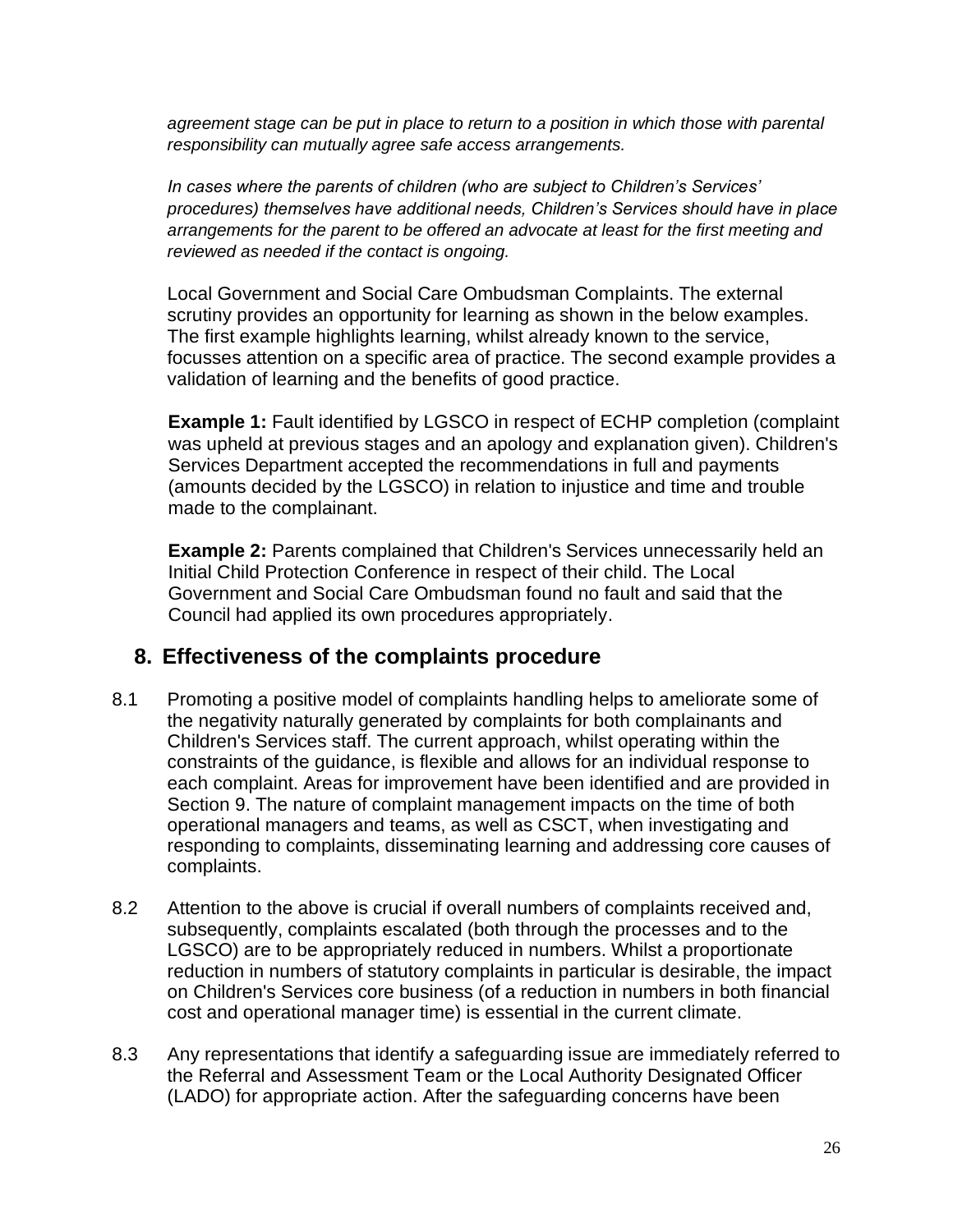addressed and if there are remaining matters that can appropriately be considered within the complaint process then CSCT resume management of the representation.

- 8.4 Difficulty in accessing suitable independent providers to undertake Stage Two investigations resulted in a departmental decision to have managers (within the Children and Families Branch) fulfil the Investigating Officer role. This approach was initiated during the reporting period and was in keeping with the requirements of the statutory complaint guidance. The Independent Person role continued to be fulfilled by an independent provider (non-employee).
- 8.5 The complex nature of the of complaints that escalate to Stage Two and the time taken to complete investigations (caused in part on occasions by complainants themselves) is adding to the delays in progressing complaints. Alongside this the number of complainants, who are dissatisfied with the initial response to their complaint places significant demands on the resources of the team. CSCT will continue to review this process to ensure best practice is achieved.
- 8.6 The statutory guidance states that once a complaint has entered Stage One the local authority is obliged to ensure that the complaint proceeds to Stage Two if that is the complainants wish. Generally, where resolution is possible this is achieved before complaints reach Stage Two. The complaints that progress usually do so because there is an unbridgeable distance between the view of the complainant and that of Children's Services, in terms of what parties believe is accurate and/or achievable.

# **9. Progress – 2017/18 Annual Complaint Report Recommendations**

#### **Recommendation 1.**

Review efficacy and therefore need for hard copy complaint leaflet/form.

**Progress -** The decision not to reprint either of the existing complaint leaflets was made after reviewing the trend (over several reporting periods) that individuals indicated the use of email, letter and e-form were the preferred method to make a complaint. The CSD complaint webpages provide more detailed information that could be explained in the leaflets. The complaints website was also revised during this period.

#### **Recommendation 2.**

Review resources required for Stage Two complaint escalation, specifically in respect of having enough Investigating Officers to escalate, within timescales, and the increasing number of Stage Two investigations.

**Progress -** The departmental decision to use CS managers to undertake the Investigation Officer role was made during the reporting period. This was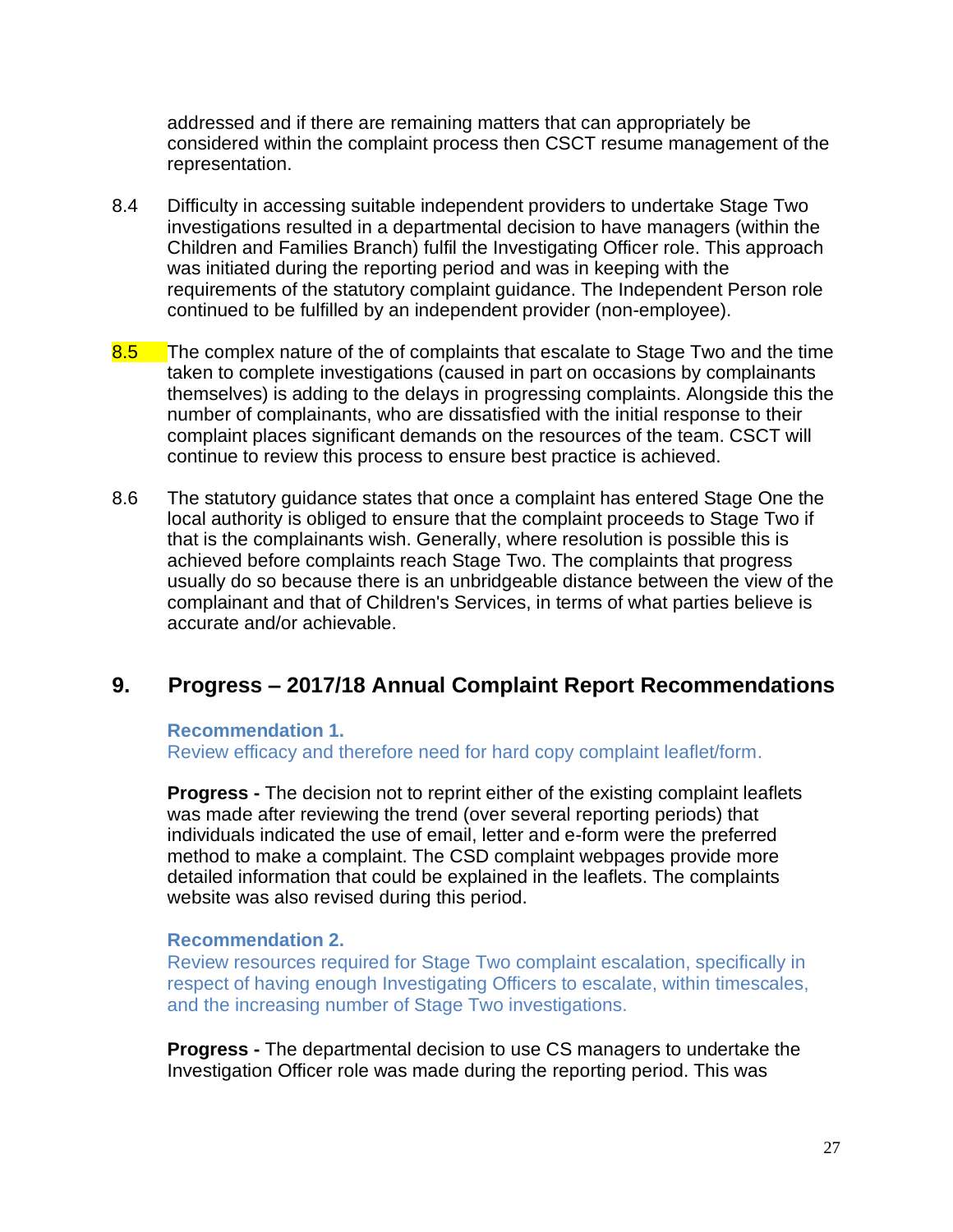introduced as a pilot to be reviewed and amended as required in the next reporting period.

#### **Recommendation 3.**

Identify how potential complaints could be resolved by the service prior to entering the formal complaints process.

**Progress –** The CS Complaints Manager is currently working with workforce development colleagues to design and deliver a one-day module on the Assistant Team Manager Pathway development program which, when delivered, will impact positively on early resolution.

#### **Recommendation 4.**

Identify a more apt approach to effectively capture learning from complaints whilst minimising the impact on practitioners and their managers. This may necessitate reviewing how resources are utilised in other areas of complaint management.

**Progress –** Given database configuration issues this recommendation has not been able to be completed in full. Manual interrogation of records on the database has enabled the identification of learning.

#### **Recommendation 5.**

Develop (with departmental leads) advocate information that can be shared with children and young people (Children Looked After and Children in Need) as appropriate.

**Progress –** The CS Complaints Manager has made several enquiries about providing information to young people about the advocacy available to them. This remains an ongoing piece of work.

#### **Recommendation 6.**

Review the layout and content of the Annual Complaint Report to ensure that pertinent intelligence is captured whilst still complying with the statutory complaint guidance.

**Progress –** A draft layout for the revised annual complaint report has been completed however, it has not been able to be put into effect due to the database and training issues.

### **10. Recommendations for 2019/20**

10.1 The following recommendations have been identified for CSCT or the wider department to develop, implement or monitor, as appropriate, during the 2019/20 reporting period: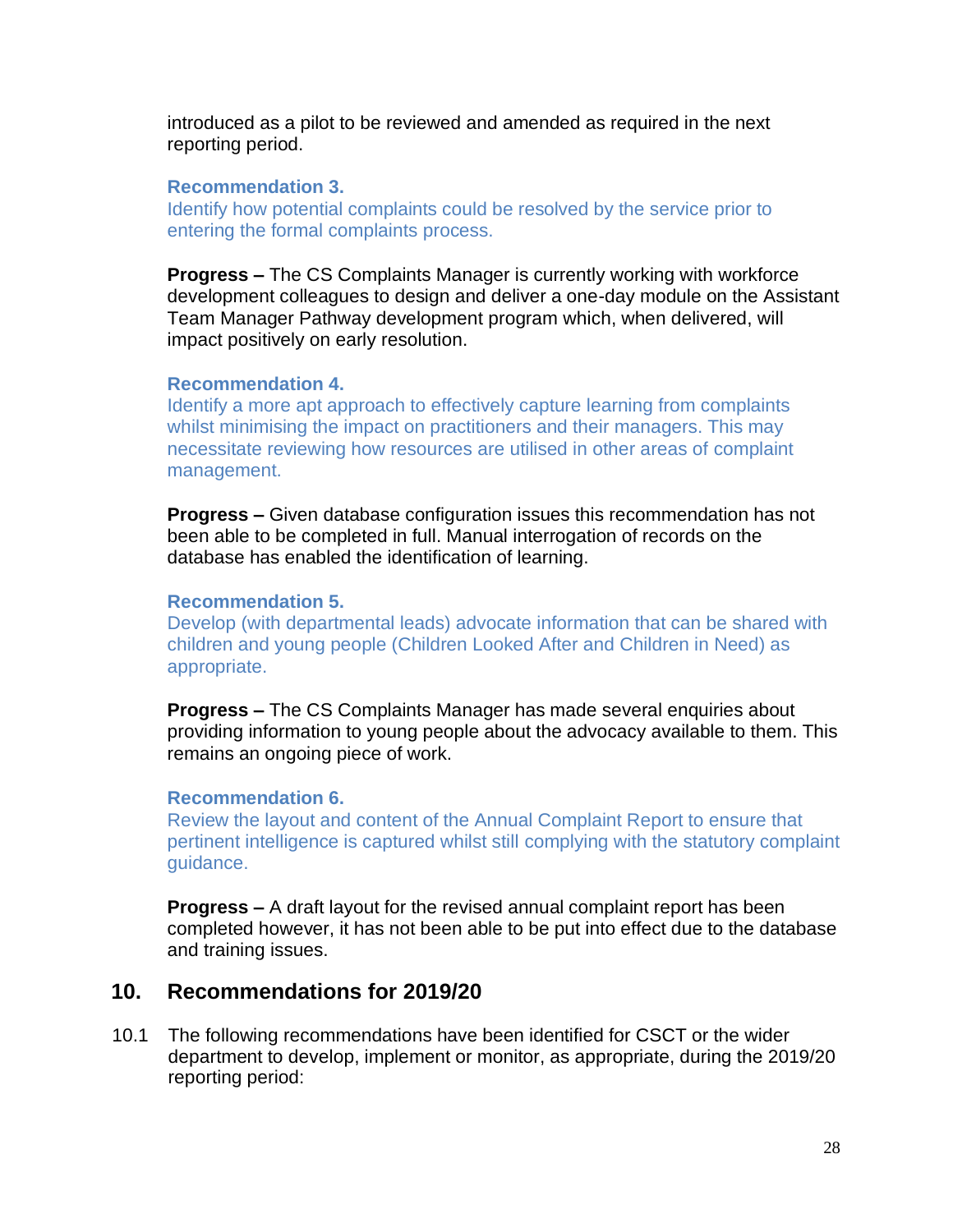**Recommendation 1 –** At the conclusion of the 'Complaints in the C & F Investigating Officer pilot', review the effectiveness of the process. The pilot was initiated to address the shortfall in external investigating officers and consisted of the identification and training of suitable level managers from Children and Families branch of Children's Services to meet the statutory requirements of the investigation officer's role. The review will enable the identification of strengths and risks of the revised process and inform a decision into future suitability of use.

**Recommendation 2 –** Continue to identify a more appropriate approach to effectively capture learning from complaints whilst minimising the impact on practitioners and their managers. A key factor in the delivery of this recommendation will be the configuration and implementation of the new complaints database.

**Recommendation 3 –** Implement the revised layout and content of the Annual Complaint Report to ensure that pertinent intelligence is captured whilst still complying with the statutory complaint guidance. A key factor in the delivery of this recommendation will be the configuration and implementation of the new complaints database.

**Recommendation 4 –** Develop a coherent department wide approach to what is recorded on ICS when a complaint is made. Liaise with colleagues in the department to assist with this process.

**Recommendation 5** - The independent providers (non-HCC employees) who are engaged to undertake designated roles at Stages Two and Three of the statutory complaint processes also undertake the same role for other Local Authorities so there is a high demand for their services. A review of hourly rates is required to ensure we can compete for scare independent provider resource.

**Recommendation 6** – Undertake a review of standard templates to assess whether any amendments or additions could be made to encourage service users to state their desired outcomes when making a representation.

**Recommendation 7 –** Future Annual Complaint reports to have more specific info on service improvements that result from complaints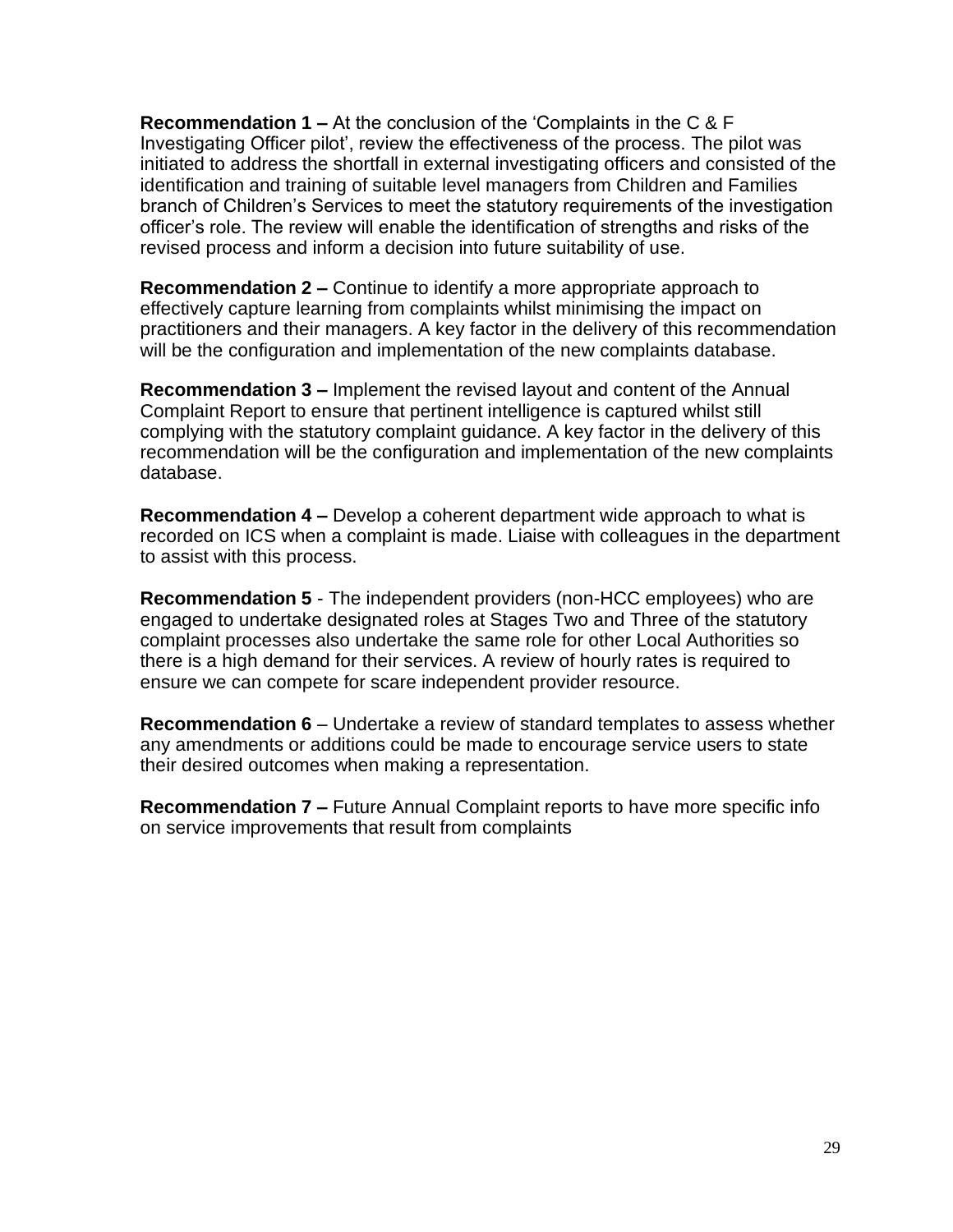# **Appendix 1 - Glossary**

#### **Complaint**

*Getting the Best from Complaints, DfES 2006* defines a complaint as:

'*an expression of dissatisfaction or disquiet, in relation to an individual child or young person, which requires a response*'.

Within Hampshire Children's Services, both the statutory and non statutory complaints processes use this definition.

#### **Case Concern**

The definition of a case concern, as developed by CSCT, is:

'*An operational / case issue which is current, has a 'here and now' impact and requires a 'same day' intervention.*'

This is in contrast to complaints which will nearly always have a historical element and, whilst significant, do not require immediate intervention. Correctly identifying representations as concerns enables them to be passed swiftly to the appropriate team for action. The option to have their concern dealt with as a complaint is explained and remains an option at any point.

#### **Pre-complaints**

Representations received by the complaints team that could become a formal complaint in the future, or where further clarification is needed from the originator before the matter can be responded to, are recorded as pre-complaints.

#### **Area Initiated**

Complaints which are managed at a local level, that CSCT become aware of, and may have some input into.

#### **Enquiries**

The complaints team is also involved with enquiries received by the Director's Office, from MPs, Councillors and the Department for Education (DoE).

#### **HantsDirect Handoff**

Calls made to HCC's contact centre where the caller wants to speak to a manager, but they are either unavailable or not found. Request is passed to CSCT who identify manager and ask for contact to be made within three days whilst also advising that if concern is not resolved a formal complaint can be made.

#### **Miscellaneous**

Representations received by the team that do not fall within its remit are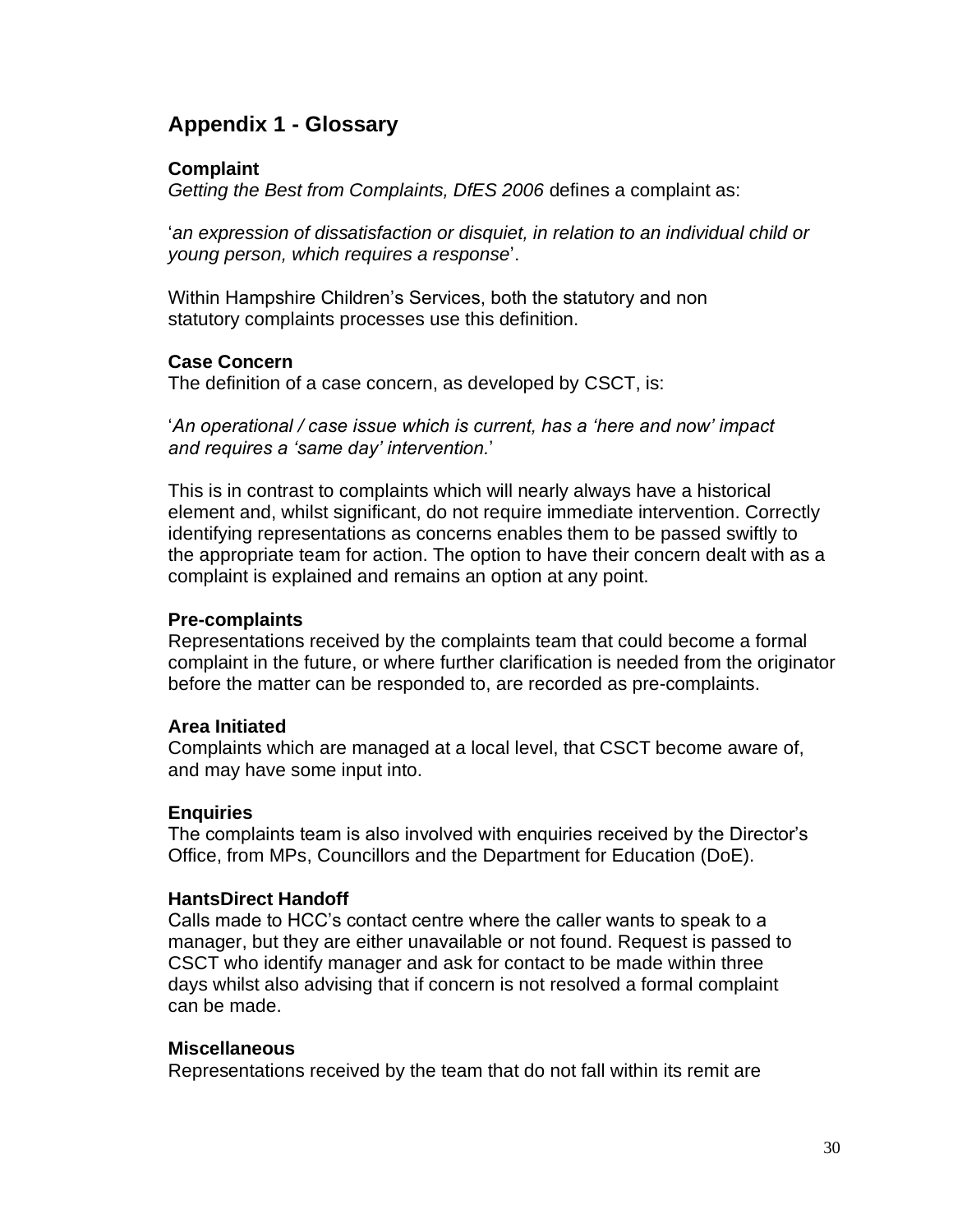recorded on Respond under 'miscellaneous'. These include disciplinary issues, non-Children's Services complaints, complaints about other agencies and local authorities.

# **Appendix 2 – The complaints process**

# **Social care complaints process**

Social care complaints are managed under a three-stage process. The full statutory process is contained within the guidance '*Getting the best from complaints*' [http://www.dcsf.gov.uk/everychildmatters/resources-and](http://www.dcsf.gov.uk/everychildmatters/resources-and-practice/IG00152/)[practice/IG00152/](http://www.dcsf.gov.uk/everychildmatters/resources-and-practice/IG00152/)

# **Stage 1 – Local Resolution**

The Department aims to resolve as many complaints as possible at Stage 1. Local teams are responsible for responding to these complaints, with support from CSCT as required. Responses are from, or signed off by, a senior member of staff at District Manager level.

CSCT will receive and clarify complaints and encourage local teams to respond within the 10-day timescale (with a possible extension to 20 days).

Complaints need to be made within 12 months of the problem occurring.

# **Stage 2 – Investigation**

If the complainant remains dissatisfied with the response, they receive at Stage 1, they can ask for their complaint to be investigated at Stage 2. The complaint is then investigated by officers independent to the County Council (the Investigating Officer (IO) and Independent Person (IP)). During this reporting period the IO could be either an independent provided (non-employee) or an appropriate manager from within Childrens Services.

The IO, accompanied by the IP, conducts an investigation through meeting with the complainant, key officers and other relevant individuals. They produce a report of their findings to the Department. The Adjudicating Officer (normally the relevant Area Director) will send a response to the complainant within 25 working days, or if that is not possible agree to send the response within 65 working days.

The Complaints Team engage both IO (internal or non-employee) and IP (nonemployee) and liaise with officers. They will act as a point of contact for all involved and advise on specific issues as they arise, ensuring adherence to the guidance.

Before a complaint is escalated to Stage 2, the complaints team offer a face to face meeting with any complainant who is dissatisfied at the conclusion of Stage 1.